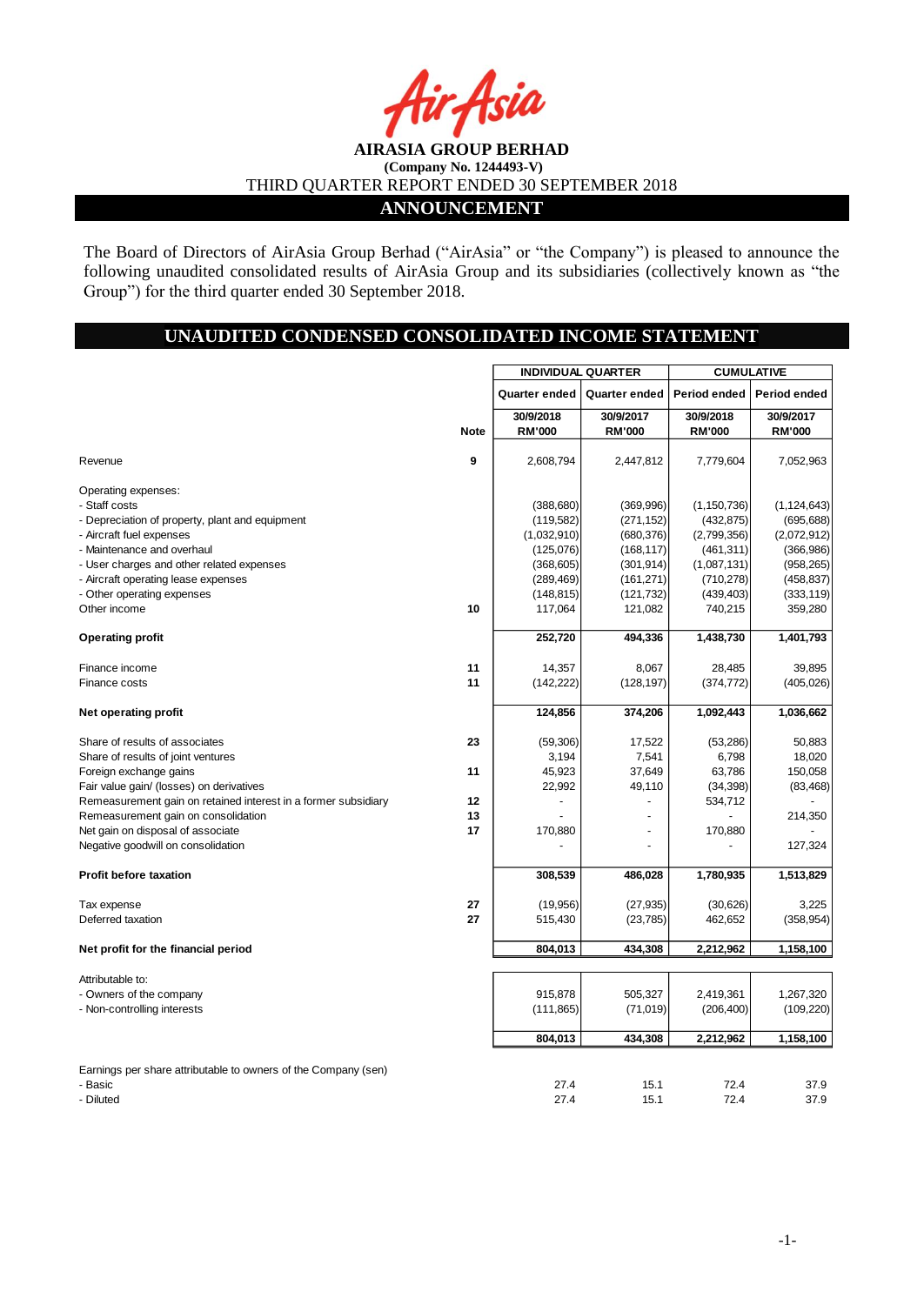#### **AIRASIA GROUP BERHAD (Company No. 1244493-V)**

THIRD QUARTER REPORT ENDED 30 SEPTEMBER 2018

# **UNAUDITED CONDENSED CONSOLIDATED STATEMENT OF COMPREHENSIVE**

## **INCOME**

|                                                    | <b>INDIVIDUAL QUARTER</b>  |                            | <b>CUMULATIVE</b>          |                            |
|----------------------------------------------------|----------------------------|----------------------------|----------------------------|----------------------------|
|                                                    | Quarter ended              | Quarter ended              | Period ended               | Period ended               |
|                                                    | 30/9/2018<br><b>RM'000</b> | 30/9/2017<br><b>RM'000</b> | 30/9/2018<br><b>RM'000</b> | 30/9/2017<br><b>RM'000</b> |
| Net profit for the financial period                | 804,013                    | 434,308                    | 2,212,962                  | 1,158,100                  |
| Other comprehensive income/(loss)                  |                            |                            |                            |                            |
| Fair value reserve                                 | 20,878                     | (27, 383)                  | 41,256                     | (17, 316)                  |
| Cash flow hedges                                   | (25,700)                   | 50,039                     | (13, 807)                  | (178, 255)                 |
| Foreign currency translation differences           | (3,072)                    | 17,687                     | 83,220                     | 149,365                    |
| Total comprehensive income                         |                            |                            |                            |                            |
| for the period                                     | 796,119                    | 474,651                    | 2,323,631                  | 1,111,894                  |
| Total comprehensive income/(loss) attributable to: |                            |                            |                            |                            |
| Owners of the Company                              | 907,984                    | 545,670                    | 2,530,030                  | 1,221,114                  |
| Non-controlling interests                          | (111, 865)                 | (71, 019)                  | (206, 400)                 | (109,220)                  |
|                                                    | 796,119                    | 474,651                    | 2,323,631                  | 1,111,894                  |

Note:

The comparative figures in the consolidated statement of comprehensive income are presented as if the reorganization had been effected from the beginning of the earliest period presented. Please refer to Note 1 Basis of preparation.

The condensed consolidated income statement and consolidated statement of comprehensive income should be read in conjunction with the audited financial statements for the financial year ended 31 December 2017 and the accompanying explanatory notes attached to the interim financial statements.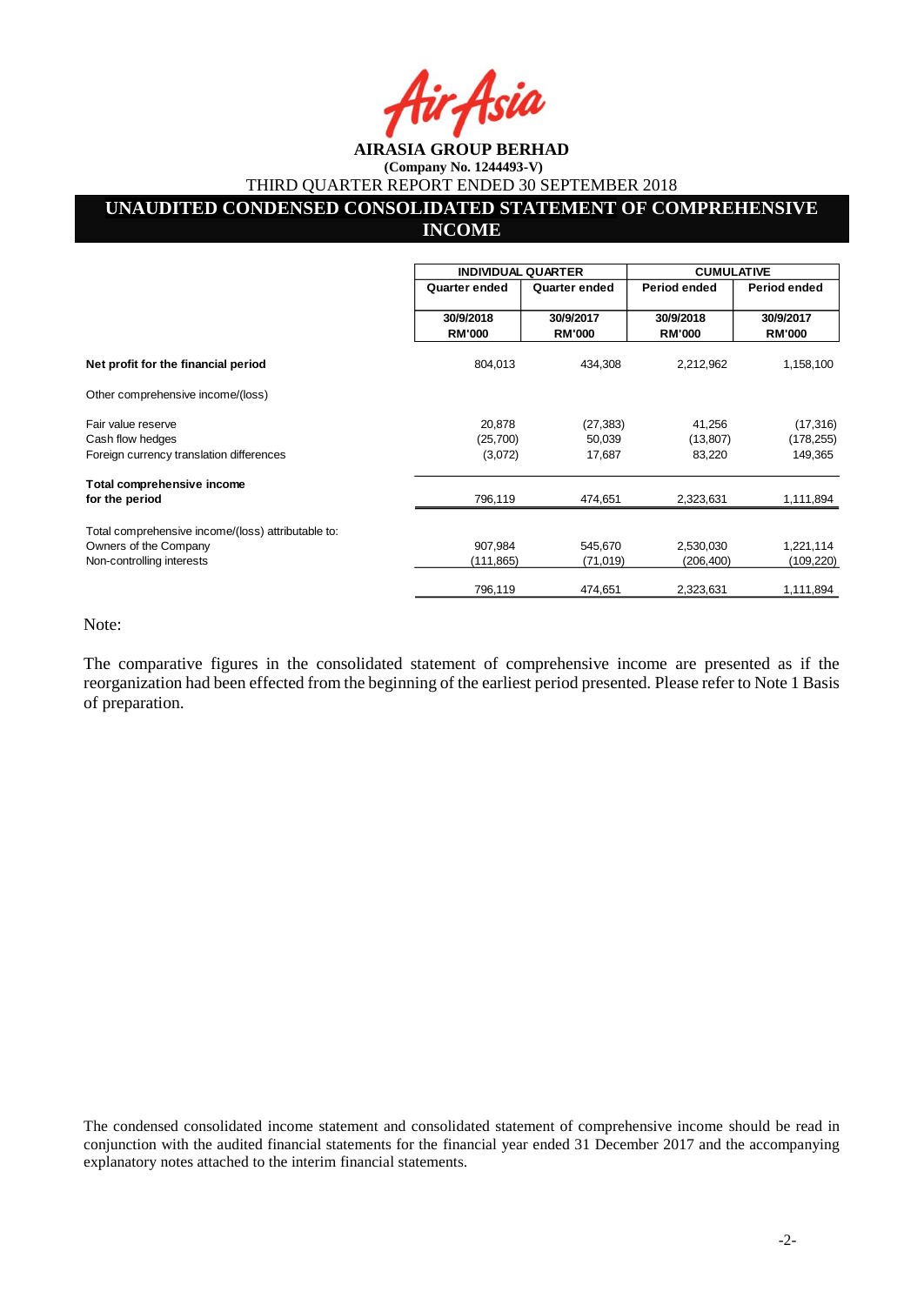**AIRASIA GROUP BERHAD** 

**(Company No. 1244493-V)** THIRD QUARTER REPORT ENDED 30 SEPTEMBER 2018

# **UNAUDITED CONDENSED CONSOLIDATED STATEMENT OF FINANCIAL POSITION**

|                                                                 | AS AT                       | AS AT                       |
|-----------------------------------------------------------------|-----------------------------|-----------------------------|
| <b>Note</b>                                                     | 30/09/2018<br><b>RM'000</b> | 31/12/2017<br><b>RM'000</b> |
| <b>NON CURRENT ASSETS</b>                                       |                             |                             |
| 15<br>Property, plant and equipment                             | 4,527,076                   | 12,303,522                  |
| 23<br>Investment in associates                                  | 429,388                     | 548,558                     |
| Investment in a jointly controlled entity                       | 580,672                     | 5,596                       |
| Investment securities<br>2(b)                                   | 604,014                     |                             |
| Available-for-sale financial assets                             |                             | 301,518                     |
| Intangible assets                                               | 603,627                     | 609,329                     |
| Deferred tax assets<br>27                                       | 951,670                     | 486,880                     |
| 29<br>Receivables and prepayments                               | 2,922,176                   | 2,301,531                   |
| Deposits on aircraft purchase                                   | 825,074                     | 412,272                     |
| Derivative financial instruments<br>30                          | 343,744                     | 382,177                     |
|                                                                 | 11,787,441                  | 17,351,383                  |
| <b>CURRENT ASSETS</b>                                           |                             |                             |
| Inventories                                                     | 118,378                     | 68,234                      |
| 29<br>Receivables and prepayments                               | 1,714,131                   | 1,482,291                   |
| Deposits on aircraft purchase                                   | 150,742                     | 503,914                     |
| Amounts due from joint ventures                                 | 459                         | 4,893                       |
| Amounts due from associates                                     | 383,903                     | 147,617                     |
| Amounts due from related parties                                | 93,318                      | 7,875                       |
| Deposits, bank and cash balances                                | 4,432,438                   | 1,882,195                   |
| Derivative financial instruments<br>30                          | 121,866                     | 205,380                     |
| Tax recoverable                                                 | 17,455                      | 20,296                      |
| 31<br>Assets classified as held for sale                        | 1,950,718                   |                             |
|                                                                 | 8,983,408                   | 4,322,695                   |
| <b>CURRENT LIABILITIES</b>                                      |                             |                             |
| 32<br>Trade and other payables                                  | 2,165,367                   | 2,148,682                   |
| Aircraft maintenance provisions                                 | 262,505                     | 178,569                     |
| Sales in advance                                                | 1,055,826                   | 938,342                     |
| Derivative financial instruments<br>30                          | 41,128                      | 74,852                      |
| Amounts due to an associates                                    | 33,736                      | 59,499                      |
| Amounts due to a related parties                                | 184,864                     | 94,019                      |
| Amounts due to joint ventures                                   | 26,263                      |                             |
| 33<br>Borrowings                                                | 959,331                     | 1,821,847                   |
| Provision of taxation                                           | 10,968                      | 18,033                      |
| 31<br>Liabilities directly associated with assets held for sale | 1,073,333                   |                             |
|                                                                 | 5,813,322                   | 5,333,843                   |
| <b>NET CURRENT ASSETS/(LIABILITIES)</b>                         | 3,170,085                   | (1,011,148)                 |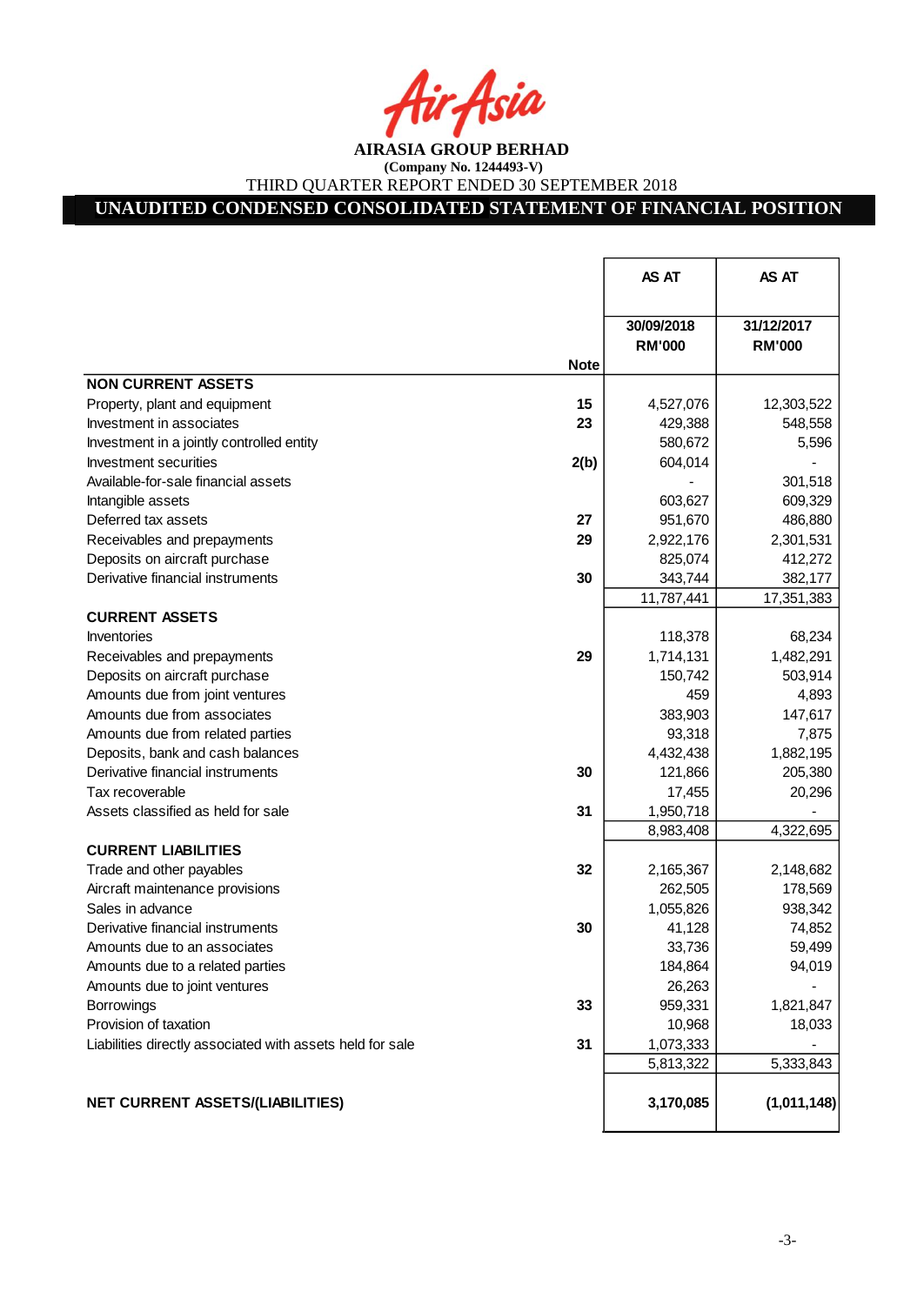## **UNAUDITED CONDENSED CONSOLIDATED STATEMENT OF FINANCIAL POSITION**

|                                               |                | <b>GROUP</b>                |               |  |
|-----------------------------------------------|----------------|-----------------------------|---------------|--|
|                                               |                | AS AT                       | AS AT         |  |
|                                               |                | 30/09/2018<br><b>RM'000</b> | 31/12/2017    |  |
|                                               | <b>Note</b>    |                             | <b>RM'000</b> |  |
| <b>NON CURRENT LIABILITIES</b>                |                |                             |               |  |
| Trade and other payables                      | 32             | 1,180,031                   | 1,239,025     |  |
| Aircraft maintenance provisions               |                | 2,687,332                   | 559,068       |  |
| Amounts due to an associates                  |                | 19,496                      | 86,292        |  |
| Amounts due to a related parties              |                |                             | 10,939        |  |
| <b>Borrowings</b>                             | 33             | 2,239,512                   | 7,486,787     |  |
| Deferred tax liabilities                      |                | 107,096                     | 104,954       |  |
| Derivative financial instruments              | 30             | 27,119                      | 70,883        |  |
| Provision for retirement benefits             |                | 74,201                      | 72,207        |  |
|                                               |                | 6,334,788                   | 9,630,155     |  |
|                                               |                |                             |               |  |
|                                               |                | 8,622,739                   | 6,710,080     |  |
| <b>CAPITAL AND RESERVES</b>                   |                |                             |               |  |
| Share capital                                 | $\overline{7}$ | 8,023,269                   |               |  |
| Treasury shares                               |                |                             | (160)         |  |
| <b>Other Reserves</b>                         |                | (39, 468)                   | (67, 608)     |  |
| Foreign exchange reserve                      |                | 278,579                     | 196,050       |  |
| Merger deficit/ reserve                       |                | (5,507,594)                 | 2,515,438     |  |
| Retained earnings                             |                | 7,409,952                   | 5,404,393     |  |
|                                               |                | 10,164,738                  | 8,048,113     |  |
| Non-controlling interests                     |                | (1,541,999)                 | (1,338,033)   |  |
| <b>Total equity</b>                           |                | 8,622,739                   | 6,710,080     |  |
| Net assets per share attributable to ordinary |                |                             |               |  |
| equity holders of the Company (RM)            |                | 2.58                        | 2.01          |  |

Note:

The comparative figures in the consolidated statement of comprehensive income are presented as if the reorganization had been effected from the beginning of the earliest period presented. Please refer to Note 1 Basis of preparation.

\*Share capital of RM2

The condensed consolidated statement of financial position should be read in conjunction with the audited financial statements for the financial year ended 31 December 2017 and the accompanying explanatory notes attached to the interim financial statements.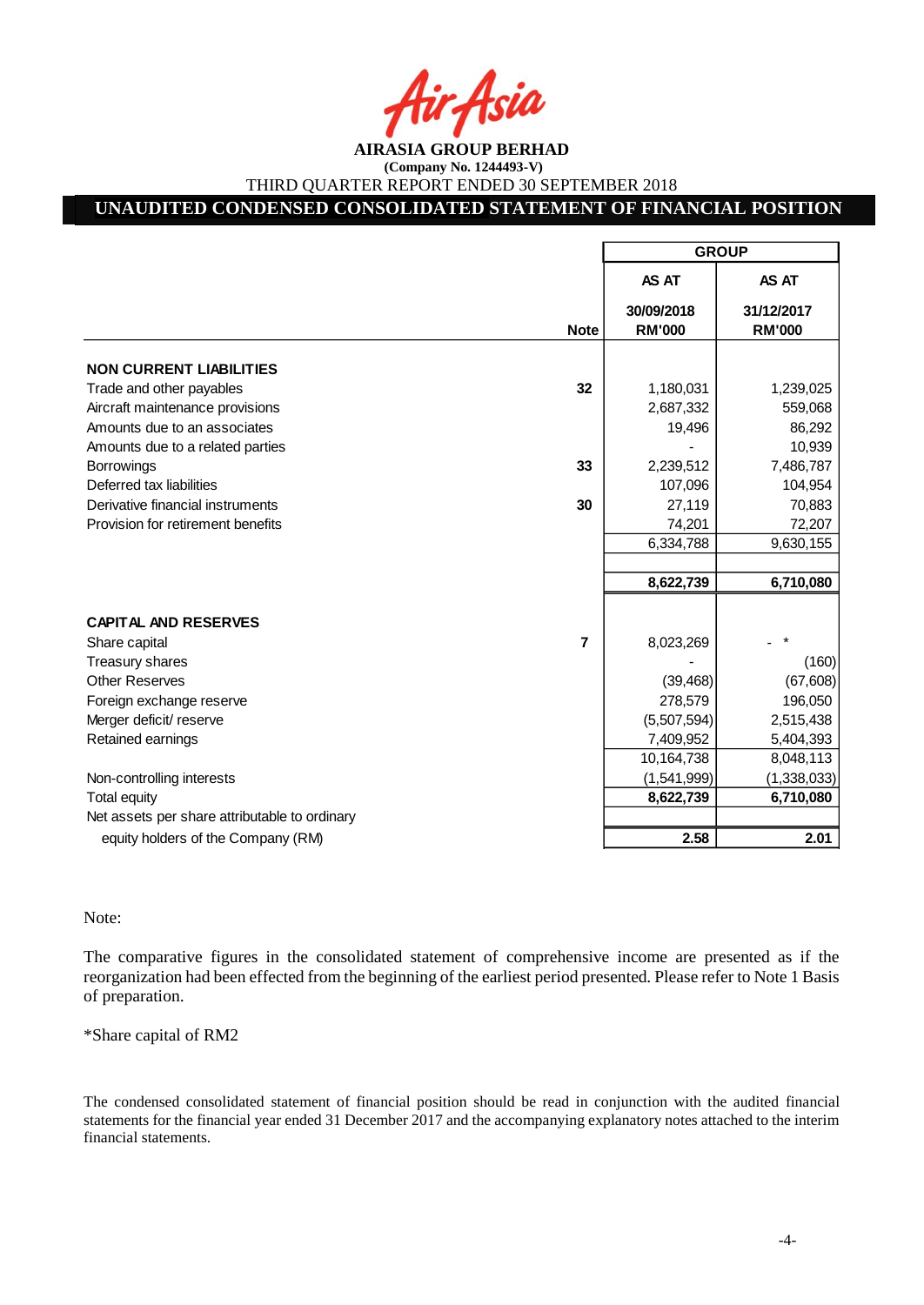Asia

**AIRASIA GROUP BERHAD (Company No. 1244493-V)**

THIRD QUARTER REPORT ENDED 30 SEPTEMBER 2018

**UNAUDITED CONDENSED CONSOLIDATED CASH FLOW STATEMENT** 

|                                                                             | <b>PERIOD ENDED</b>         | <b>PERIOD ENDED</b>         |
|-----------------------------------------------------------------------------|-----------------------------|-----------------------------|
|                                                                             | 30/09/2018<br><b>RM'000</b> | 30/09/2017<br><b>RM'000</b> |
| <b>CASH FLOWS FROM OPERATING ACTIVITIES</b>                                 |                             |                             |
| Profit before taxation                                                      | 1,780,935                   | 1,513,829                   |
| Adjustments:                                                                |                             |                             |
| Property, plant and equipment                                               |                             |                             |
| - Depreciation                                                              | 432,875                     | 678,623                     |
| - Gain on disposal                                                          | (65,080)                    | (3,982)                     |
| Amortisation of intangible assets<br>Employee benefit expenses              | 5,702<br>1,994              | 5,702<br>(4,010)            |
| Remeasurement gain on consolidation                                         |                             | (214, 350)                  |
| Remeasurement gain on retained interest in a former subsidiary              | (534, 712)                  |                             |
| Net gain in disposal of associate and joint venture                         | (521, 197)                  |                             |
| Negative goodwill on consolidation                                          |                             | (127, 324)                  |
| Fair value loss on derivative financial intruments                          | 34,398                      | 300,275                     |
| Share of results of joint ventures                                          | (6,798)                     | (18,020)                    |
| Share of results of associates                                              | 53,286                      | (50, 883)                   |
| Net unrealised foreign exchange gain/(loss)                                 | 63,786                      | (221, 503)                  |
| Interest expense<br>Interest income                                         | 374,772                     | 405,026                     |
|                                                                             | (28, 485)<br>1,591,476      | (39, 895)<br>2,223,488      |
| <b>Changes in working capital</b>                                           |                             |                             |
| Inventories                                                                 | (50, 144)                   | (32, 833)                   |
| Receivables and prepayments                                                 | (866, 152)                  | (441, 841)                  |
| Trade and other payables                                                    | (664, 404)                  | 257,558                     |
| Provisions                                                                  | 2,212,200                   |                             |
| Intercompany balances                                                       | (303, 685)                  | (82, 979)                   |
| Cash generated from operations                                              | 1,919,292                   | 1,923,393                   |
| Interest paid                                                               | (324, 587)                  | (357, 408)                  |
| Interest received                                                           | 42,185                      | 9,706                       |
| Tax paid                                                                    | (3,003)                     | (12, 465)                   |
| Net cash generated from operating activities                                | 1,633,887                   | 1,563,226                   |
| <b>CASH FLOWS FROM INVESTING ACTIVITIES</b>                                 |                             |                             |
| Property, plant and equipment                                               |                             |                             |
| - Additions                                                                 | (2,097,804)                 | (1, 179, 963)               |
| - Proceeds from disposal                                                    | 8,304,473                   | 86                          |
| Additional deposits for aircraft                                            | (41, 409)                   |                             |
| Additional investments in investment securities                             | (266, 678)                  |                             |
| Additional subscription of shares in associates                             | (175, 246)                  | (38, 340)                   |
| Additional subscription of shares in joint venture                          | (32, 692)                   |                             |
| Proceeds from disposal of interest in a subsidiary                          | 358,774                     |                             |
| Proceeds from disposal of joint venture<br>Dividend received from associate | 245,754<br>166,058          |                             |
| Acquisition of subsidiaries, net of cash                                    |                             | 123,937                     |
| Net cash generated from/(used in) investing activities                      | 6,461,230                   | (1.094, 280)                |
|                                                                             |                             |                             |
| <b>CASH FLOWS FROM FINANCING FACILITIES</b>                                 |                             |                             |
| Proceeds from issuance of shares                                            | 397                         | 1,006,200                   |
| Dividends paid                                                              | (401, 037)                  | (401, 025)                  |
| Proceeds from borrowings                                                    | 1,114,974                   | 843.706                     |
| Repayment of borrowings                                                     | (6,242,619)                 | (1,544,052)                 |
| Net cash used in financing activities                                       | (5,528,285)                 | (95,171)                    |
| NET INCREASE FOR THE FINANCIAL PERIOD                                       | 2,566,832                   | 373,775                     |
|                                                                             |                             |                             |
| <b>CASH AND CASH EQUIVALENTS AT BEGINNING</b><br>OF THE FINANCIAL YEAR      | 1,882,195                   | 1,741,573                   |
| <b>CURRENCY TRANSLATION DIFFERENCES</b>                                     | (16, 589)                   | 91,572                      |
| <b>CASH AND CASH EQUIVALENTS AT END OF</b>                                  |                             |                             |
| <b>FINANCIAL PERIOD*</b>                                                    | 4,432,438                   | 2,206,920                   |

\* Included within the balance at end of the financial period is an amount RM14.4 million restricted cash pledged as securities for banking facilities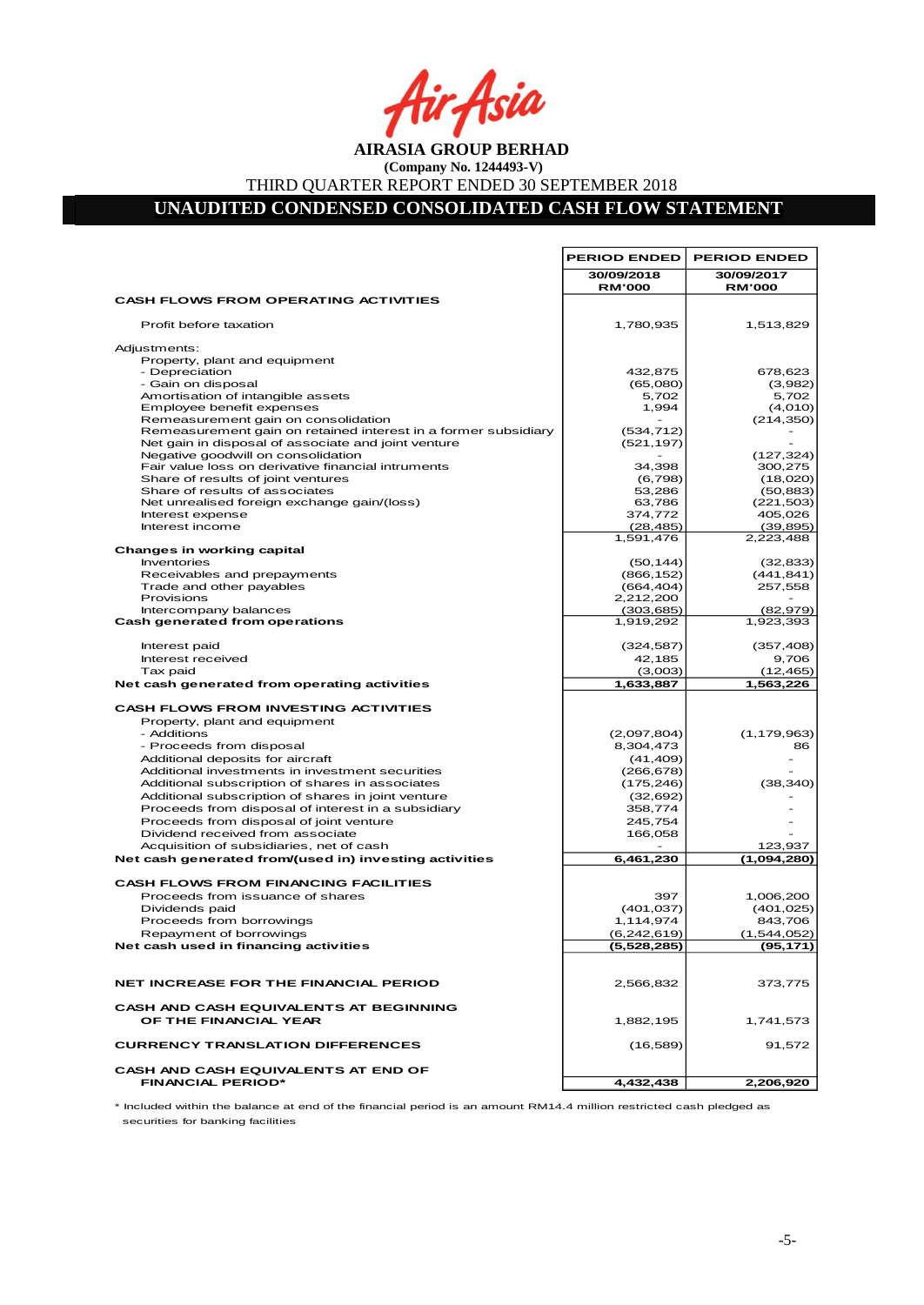Isia

## **UNAUDITED CONDENSED CONSOLIDATED STATEMENT OF CHANGES IN EQUITY**

|                                                                                                        |                             |                                   |                                              |                                   |                                                 | Attributable to owners of the Company                |                                                    |                                               |                                            |                                       |                          |                                                   |                                  |
|--------------------------------------------------------------------------------------------------------|-----------------------------|-----------------------------------|----------------------------------------------|-----------------------------------|-------------------------------------------------|------------------------------------------------------|----------------------------------------------------|-----------------------------------------------|--------------------------------------------|---------------------------------------|--------------------------|---------------------------------------------------|----------------------------------|
| Note                                                                                                   | Number<br>of shares<br>'000 | Share<br>Capital<br><b>RM'000</b> | Merger<br>Reserve/(Deficit)<br><b>RM'000</b> | Share<br>premium<br><b>RM'000</b> | Foreign<br>exchange<br>reserve<br><b>RM'000</b> | Cash flow<br>hedge<br>reserve<br><b>RM'000</b>       | Available-<br>for-sale<br>reserve<br><b>RM'000</b> | <b>Fair value</b><br>reserve<br><b>RM'000</b> | Treasury<br><b>Shares</b><br><b>RM'000</b> | Retained<br>earnings<br><b>RM'000</b> | Total<br><b>RM'000</b>   | Non-<br>controlling<br>interests<br><b>RM'000</b> | Total<br>equity<br><b>RM'000</b> |
| At 1 January 2018<br>As previously stated<br>Effects of changes in accounting policies<br>$\mathbf{2}$ |                             |                                   | 2,515,438                                    |                                   | 195,359                                         | (236, 270)<br>$\sim$                                 | 169,353<br>(169, 353)                              | 169,353                                       | (160)<br>$\sim$                            | 5,404,393<br>(12, 765)                | 8,048,113<br>(12, 765)   | (1,338,033)<br>2,434                              | 6,710,080<br>(10, 331)           |
| At 1 January 2018, as restated                                                                         | $\overline{\phantom{a}}$    | $\blacksquare$                    | 2,515,438                                    |                                   | 195,359                                         | (236, 270)                                           | $\blacksquare$                                     | 169,353                                       | (160)                                      | 5,391,628                             | 8,035,348                | (1, 335, 599)                                     | 6,699,749                        |
| Issue of shares pursuant to the reorganisation                                                         | 3,341,974                   | 8,023,032                         | (8,023,032)                                  |                                   | $\overline{\phantom{a}}$                        | $\overline{\phantom{a}}$                             | $\overline{\phantom{a}}$                           |                                               |                                            |                                       | $\overline{\phantom{a}}$ | $\overline{\phantom{a}}$                          | $\sim$                           |
| Treasury shares                                                                                        | ۰                           | 237                               |                                              |                                   |                                                 | $\overline{\phantom{a}}$                             |                                                    |                                               | 160                                        |                                       | 397                      | $\overline{\phantom{a}}$                          | 397                              |
| Dividend                                                                                               | $\overline{\phantom{a}}$    | $\overline{\phantom{a}}$          |                                              |                                   |                                                 | $\overline{\phantom{a}}$                             |                                                    |                                               |                                            | (401, 037)                            | (401, 037)               | $\overline{\phantom{a}}$                          | (401, 037)                       |
| Net profit for the financial period                                                                    | $\overline{\phantom{a}}$    | $\overline{\phantom{a}}$          | $\overline{\phantom{a}}$                     | $\overline{\phantom{a}}$          | $\overline{\phantom{a}}$                        | $\overline{\phantom{a}}$                             | $\overline{\phantom{a}}$                           |                                               | $\overline{\phantom{a}}$                   | 2,419,361                             | 2,419,361                | (206, 400)                                        | 2,212,961                        |
| Other comprehensive income                                                                             | $\overline{\phantom{a}}$    | $\overline{\phantom{a}}$          | $\overline{\phantom{a}}$                     | $\overline{a}$                    | 83,220                                          | (13,807)                                             | $\overline{\phantom{a}}$                           | 41,256                                        | $\overline{\phantom{a}}$                   |                                       | 110,669                  | $\overline{\phantom{a}}$                          | 110,669                          |
| At 30 September 2018                                                                                   | 3,341,974                   | 8,023,269                         | (5,507,594)                                  | $\sim$                            | 278,579                                         | (250, 077)                                           | $\sim$                                             | 210,609                                       | $\sim$                                     | 7,409,952                             | 10,164,738               | (1,541,999)                                       | 8,622,739                        |
| At 1 January 2017                                                                                      | 2,782,974                   | 278,297                           |                                              | 1,230,941                         | 46,993                                          | (441, 994)                                           | 224,440                                            |                                               | (160)                                      | 5,294,468                             | 6,632,985                | (5,206)                                           | 6,627,779                        |
| Transactions with owners:<br><b>Issuance of shares</b><br>Dividends                                    | 559,000                     | 55,900                            |                                              | 950,300                           | $\overline{a}$<br>$\overline{a}$                | $\overline{\phantom{a}}$<br>$\overline{\phantom{a}}$ |                                                    |                                               |                                            | (401, 025)                            | 1,006,200<br>(401, 025)  | $\overline{\phantom{a}}$                          | 1,006,200<br>(401, 025)          |
| Transfer to no-par value regime                                                                        | $\overline{\phantom{a}}$    | 2,181,241                         |                                              | (2, 181, 241)                     | $\overline{\phantom{a}}$                        | $\overline{\phantom{a}}$                             |                                                    |                                               | $\overline{\phantom{a}}$                   |                                       | $\overline{\phantom{a}}$ | $\blacksquare$                                    | $\sim$                           |
| Net profit for the year                                                                                |                             |                                   |                                              |                                   |                                                 | $\overline{\phantom{a}}$                             |                                                    |                                               | $\overline{\phantom{a}}$                   | 1,267,320                             | 1,267,320                | (109, 220)                                        | 1,158,100                        |
| Other comprehensive income                                                                             |                             |                                   |                                              |                                   | 149,365                                         | (178, 255)                                           | (17, 316)                                          |                                               |                                            |                                       | (46, 206)                | $\blacksquare$                                    | (46, 206)                        |
| Non-controlling interest arising<br>from business combination                                          | $\overline{\phantom{a}}$    |                                   |                                              |                                   |                                                 | $\overline{\phantom{a}}$                             |                                                    |                                               |                                            |                                       | $\overline{\phantom{a}}$ | 2,144,035                                         | 2,144,035                        |
| At 30 September 2017                                                                                   | 3,341,974                   | 2,515,438                         | $\overline{\phantom{a}}$                     | $\overline{\phantom{a}}$          | 196,358                                         | (620, 249)                                           | 207,124                                            |                                               | (160)                                      | 6,160,763                             | 8,459,274                | 2,029,609                                         | 10,488,883                       |

The condensed consolidated statement of changes in equity should be read in conjunction with the audited financial statements for the financial year ended 31 December 2017 and the accompanying explanatory notes attached to the interim financial statements.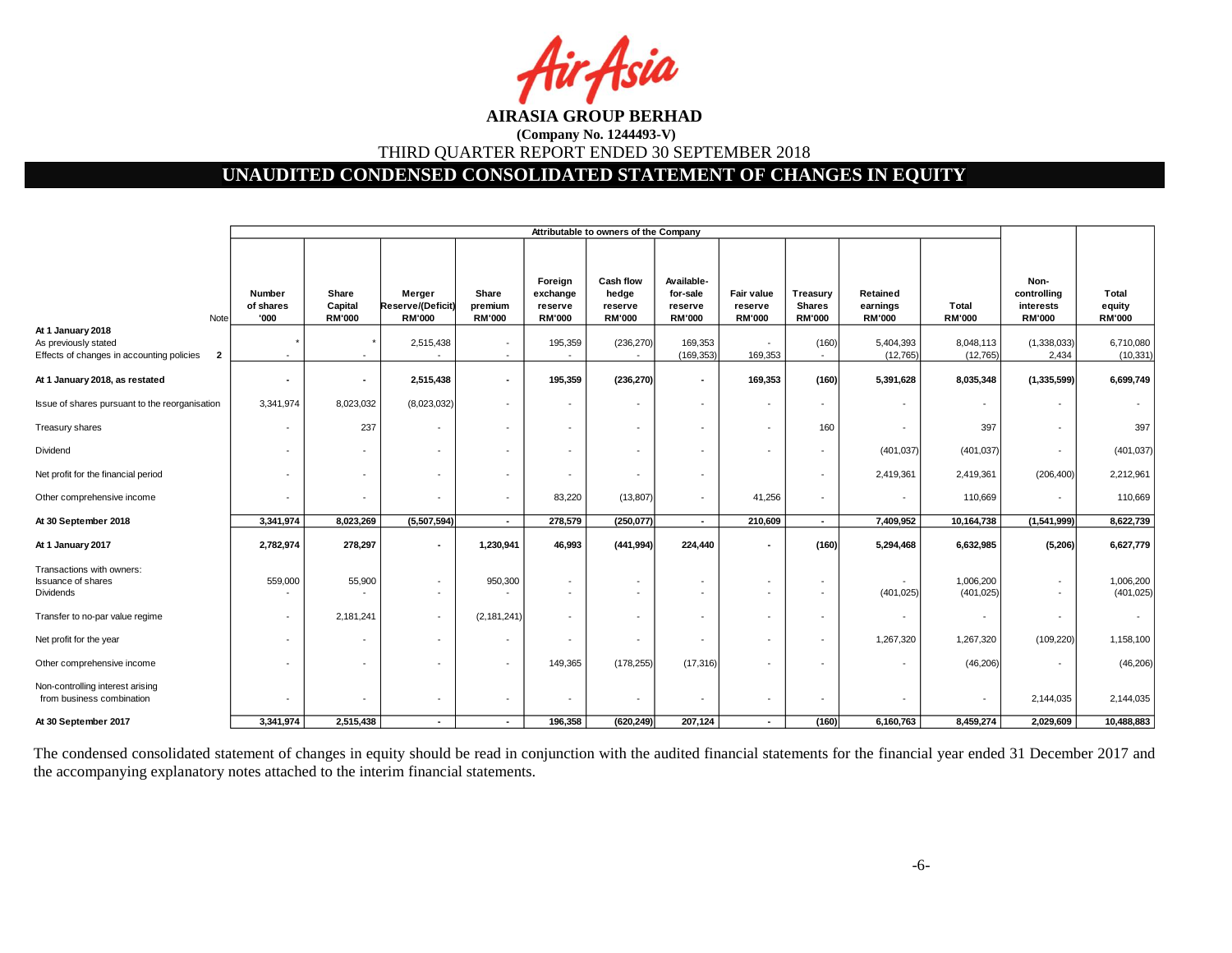fir<sub>t</sub>Asia

## **NOTES TO THE UNAUDITED ACCOUNTS – 30 SEPTEMBER 2018**

#### **1. Basis of preparation**

The interim financial report is unaudited and has been prepared in accordance with Malaysian Financial Reporting Standard ("MFRS") 134: "Interim Financial Reporting" and paragraph 9.22 and Appendix 9B of the Bursa Malaysia Securities Berhad ("Bursa Malaysia") Listing Requirements.

The interim financial statements should be read in conjunction with the audited financial statements of the Group for the financial year ended 31 December 2017.

On 16 April 2018, AirAsia Group Berhad ("AAGB" or " the Company") completed the Proposed Share Exchange as part of the Proposed Internal Reorganisation (as detailed in Circular to Shareholders on 14 December 2017) by way of Members' Scheme of Arrangement under Section 366 of the Companies Act 2016.

On completion of the Proposed Share Exchange the Company assumes the listing status of AirAsia Berhad and AirAsia Berhad became a wholly owned subsidiary of the Company.

The share exchange is a reorganization and does not result in any change of economic substance of the group. Accordingly, the comparative figures in the consolidated statement of comprehensive income are presented as if the reorganization had been effected from the beginning of the earliest period presented.

#### **2. Summary of significant accounting policies**

The accounting policies and methods of computation adopted for the interim financial statements are consistent with those adopted for the audited financial statements for the financial year ended 31 December 2017. Details of standards, amendments to published standards and interpretations to existing standards that are applicable to the Group with effect from 1 January 2018 or later are provided in the notes to the financial statements in the audited financial statements of the Group for the financial year ended 31 December 2017. The Group did not early adopt any new standards, amendments to published standards and interpretation to existing standards.

At the beginning of the current financial year, the Group and the Company adopted new MFRSs, Amendments to MFRSs and an IC Interpretation (collectively referred to as "pronouncements") that have been issued by the MASB and are applicable as listed below: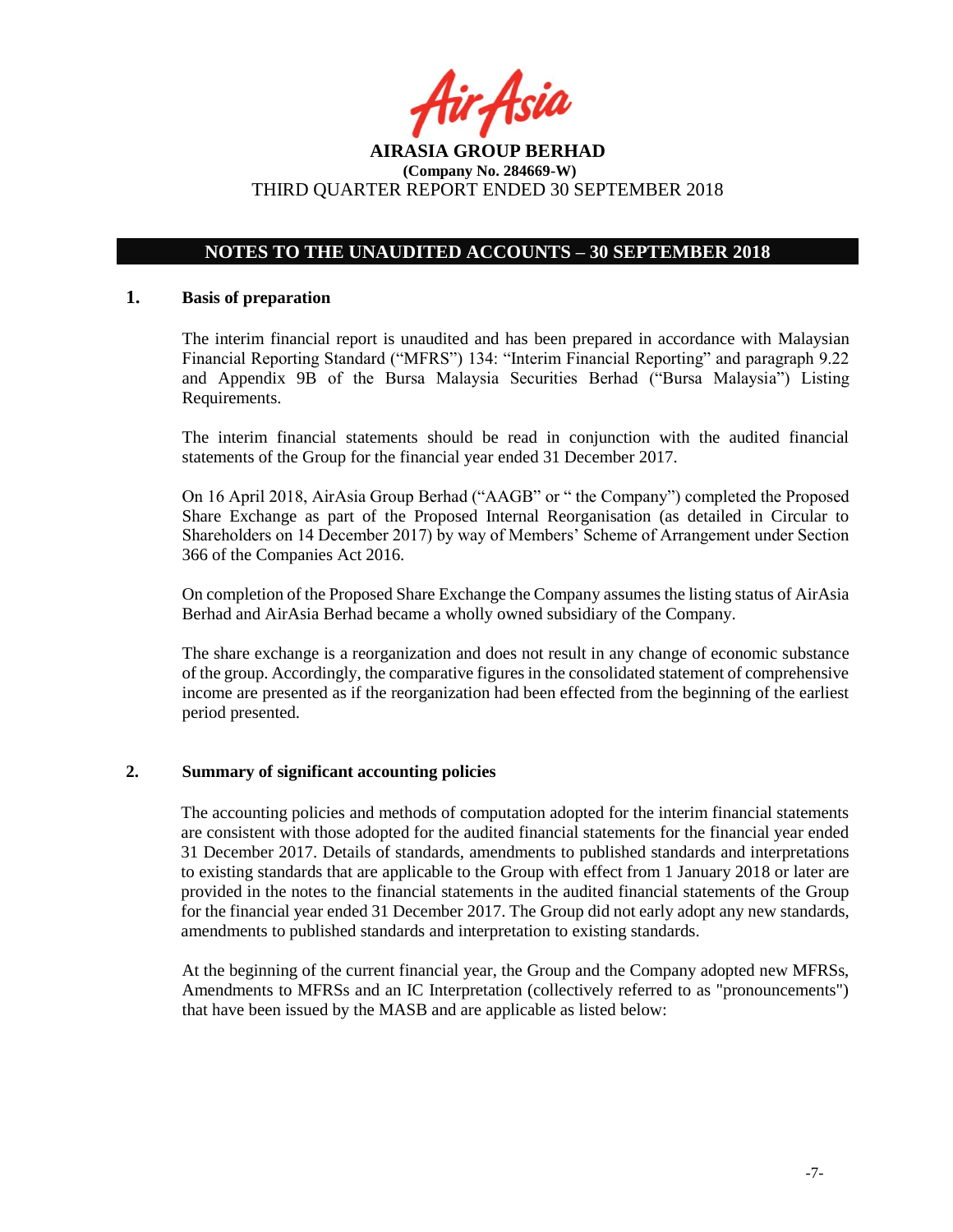fir Asia

## **NOTES TO THE UNAUDITED ACCOUNTS – 30 SEPTEMBER 2018**

### **2. Summary of significant accounting policies (continued)**

#### **Effective for annual periods beginning on or after 1 January 2018**

Amendments to MFRS 2: Shared-based Payment: Classification and Measurement of Share-based Payment Transactions MFRS 9: Financial Instruments MFRS 15: Revenue from Contracts with Customers Amendments to MFRS 140 Investment Property: Transfer of Investment Property Annual Improvements to MFRS Standards 2014-2016 Cycle IC Interpretation 22: Foreign Currency Transactions and Advance Consideration

The adoption of these pronouncements did not have a significant impact to the financial statements of the Group and the Company except as mentioned below:

#### **(a) MFRS 15: Revenue from Contracts with Customers**

MFRS 15 'Revenue from Contracts with Customers' replaces MFRS 118 'Revenue' and MFRS 111 'Construction Contracts' and their related interpretations. MFRS 15 provides a principles based approach for revenue recognition, and introduces the concept of recognising revenue for performance obligations as they are satisfied. The core principle in MFRS 15 is that an entity recognises revenue to depict the transfer of promised goods or services to the customer in an amount that reflects the consideration to which the entity expects to be entitled in exchange for those goods or services.

Effects arising from the initial application of MFRS 15 are as follows:

|                                      | <b>Impact of adoption of</b> |
|--------------------------------------|------------------------------|
|                                      | <b>MFRS</b> 15 to opening    |
|                                      | balance at 1 January         |
|                                      | 2018                         |
|                                      | <b>RM'million</b>            |
| Decrease in retained earnings        | 12.1                         |
| Increase in non controlling interest | 2.6                          |
| Increase in sales in advance         | 35.9                         |
| Decrease in deferred revenue         | 24.7                         |
| Decrease in deferred tax liabilities | 8.6                          |
| Decrease in investment in associate. | 7.0                          |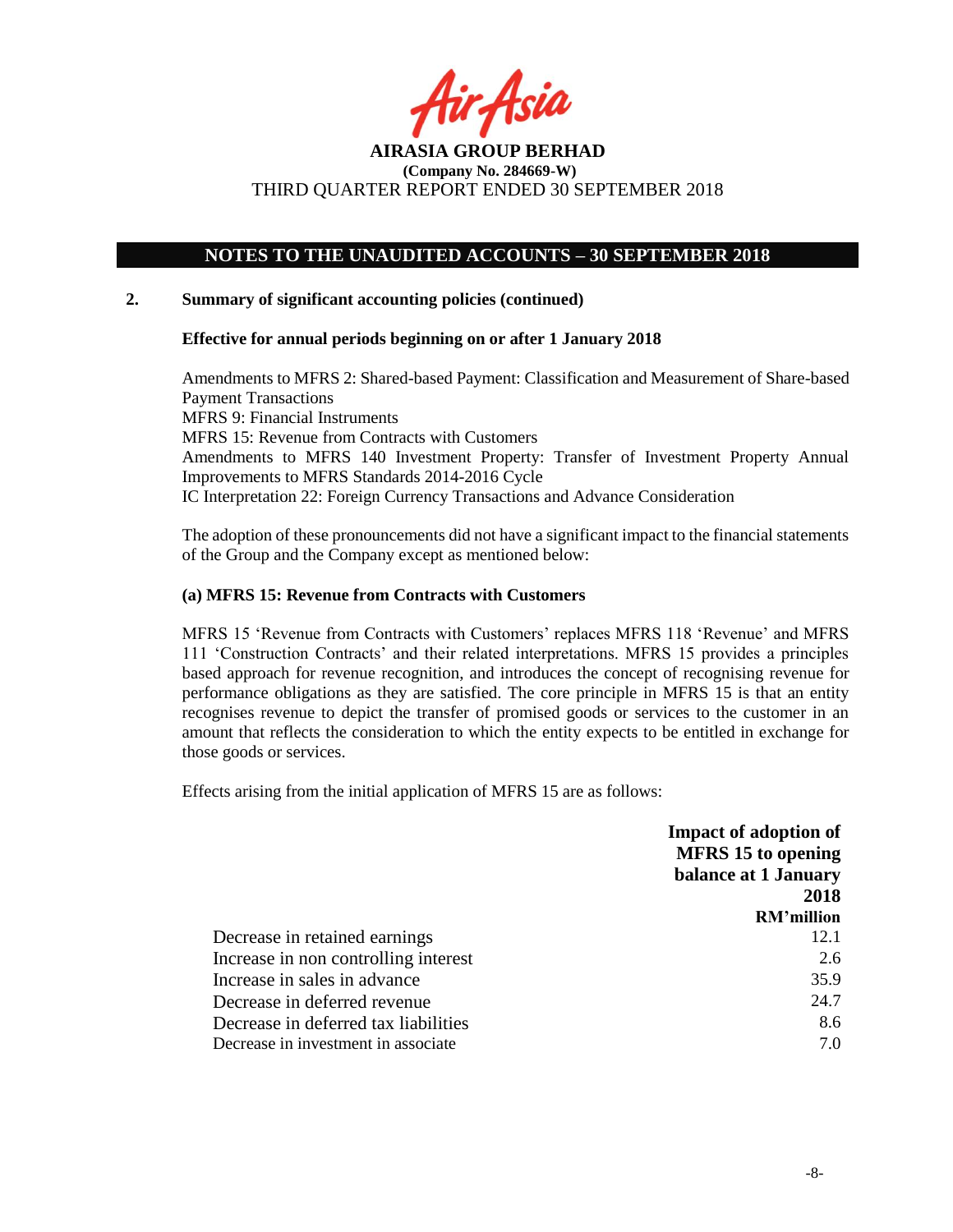fir<sub>t</sub>Asia

## **NOTES TO THE UNAUDITED ACCOUNTS – 30 SEPTEMBER 2018**

#### **2. Summary of significant accounting policies (continued)**

#### **(b) MFRS 9: Financial Instruments**

MFRS 9 Financial Instruments replaces MFRS 139 Financial Instruments: Recognition and Measurement for annual periods beginning on or after 1 January 2018. Retrospective application is required, but comparative information is not compulsory. The new requirements introduced for all three aspects of the accounting for financial instruments is as follows:

• classification and measurement;

MFRS 9 contains three principal classifications categories for financial assets: measured at amortised cost, fair value through other comprehensive income ("FVOCI") and fair value through profit or loss ("FVTPL"). The standard eliminates the existing MFRS 139 categories of held to maturity, loans and receivables and available for sale.

#### Impact as a result of MFRS 9 adoption

Both quoted and unquoted equity instruments which are not held for trading and we previously classified as Available-for-sale financial assets are now classified as "Investment Securities" and measured either FVTPL or FVOCI.

Loans and receivables are held to collect contractual cash flows and are expected to give rise to cash flows representing solely payments of principal and interest. The Group analysed the contractual cash flow characteristics of those instruments and concluded that they meet the criteria for amortised cost measurement under MFRS 9. Therefore, reclassification for these instruments is not required.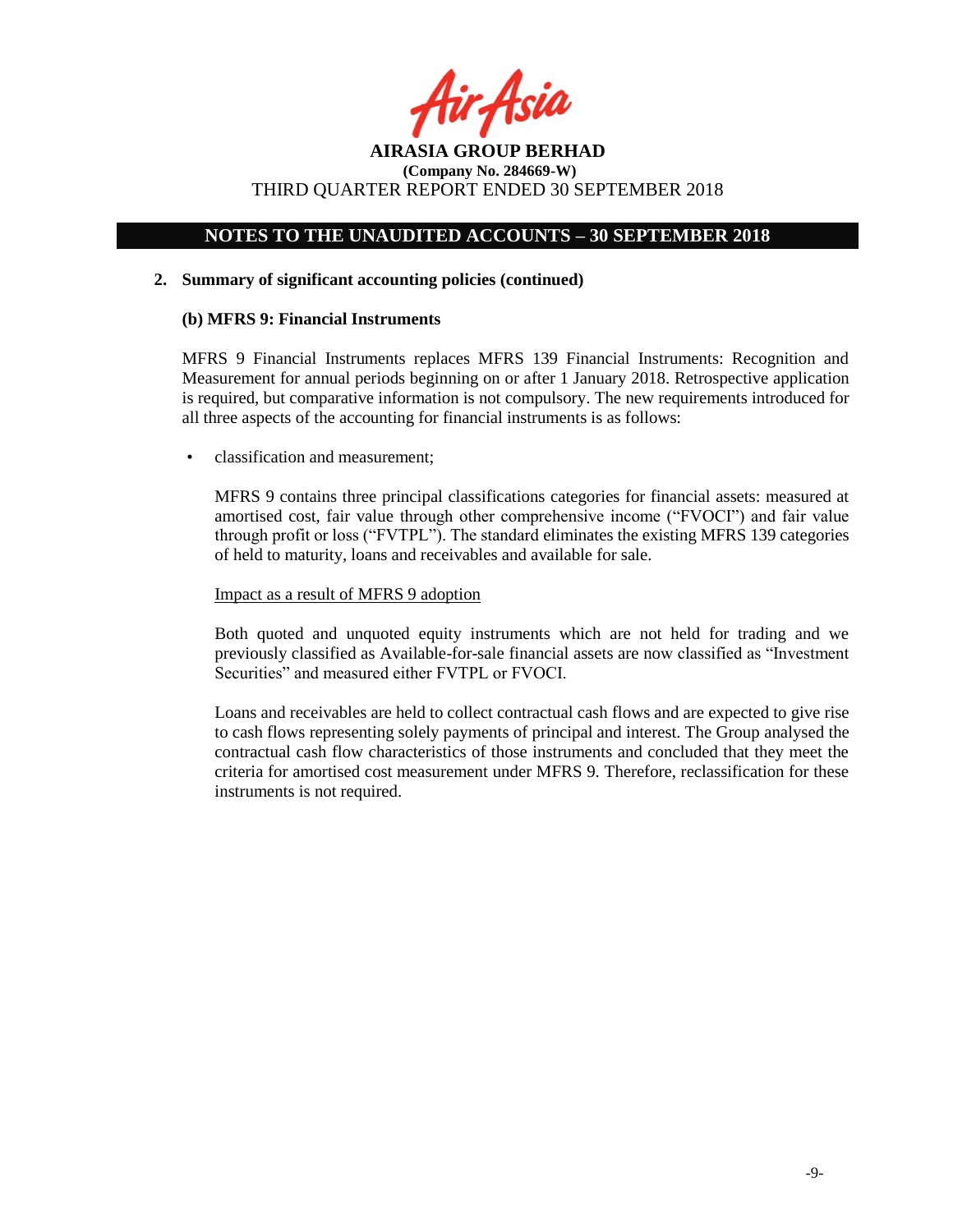fir<sub>i</sub>fsia

## **NOTES TO THE UNAUDITED ACCOUNTS – 30 SEPTEMBER 2018**

#### **2. Summary of significant accounting policies (continued)**

#### **(b) MFRS 9: Financial Instruments (continued)**

impairment; and

The adoption of MFRS 9 has fundamentally changed the Group's accounting for impairment losses for financial assets by replacing MFRS 139's incurred loss approach with a forwardlooking expected credit loss (ECL) approach. ECLs are based on the difference between the contractual cash flows due in accordance with the contract and all the cash flows that the Group expects to receive. The shortfall is then discounted at an approximation to the asset's original effective interest rate. The Group does not have other financial assets other than trade and other receivables, for which the Group has applied the standard's simplified approach and calculated ECLs based on lifetime expected credit losses. The Group has established a provision matrix that is based on the Group's historical credit loss experience, adjusted for forward-looking factors specific to the debtors and the economic environment in which the business is operating in.

## Impact as a result of MFRS 9 adoption

Effects arising from the initial application of the new impairment model are as follows:

|                                         | <b>Impact of adoption of</b> |
|-----------------------------------------|------------------------------|
|                                         | <b>MFRS 9 to opening</b>     |
|                                         | balance at 1 January         |
|                                         | 2018                         |
|                                         | <b>RM'million</b>            |
| Decrease in retained earnings           | 0.7                          |
| Increase in non controlling interest    | 0.1                          |
| Decrease in trade and other receivables | 1.1                          |
| Increase in deferred tax assets         | 03                           |

• hedge accounting.

The Group has decided to continue applying hedge accounting as set out in MFRS 139 to all hedges until the project on accounting for macro hedging is completed by International Accounting Standards Board (IASB).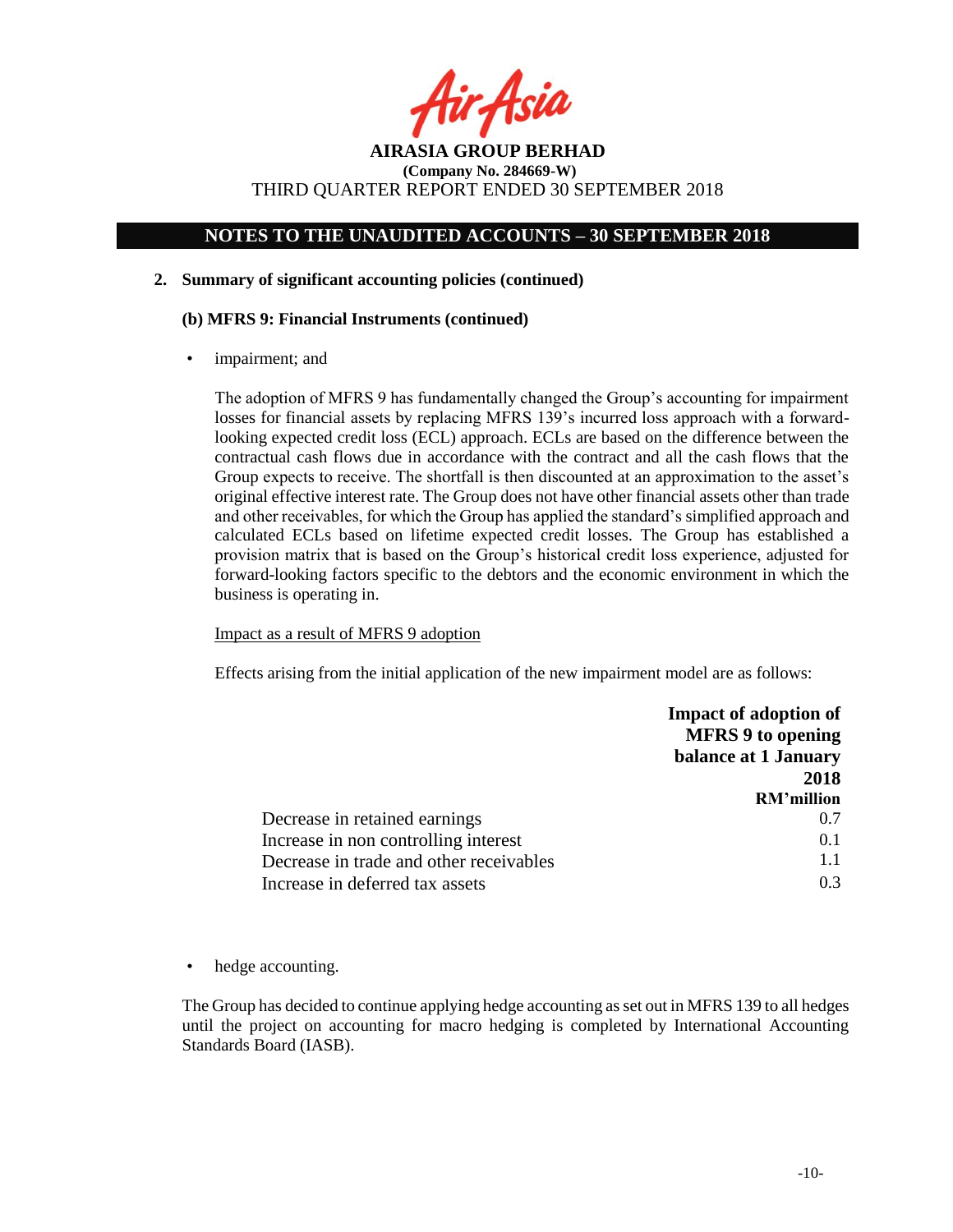

## **NOTES TO THE UNAUDITED ACCOUNTS – 30 SEPTEMBER 2018**

#### **3. Auditors' report on preceding annual financial statements**

The auditors have expressed an unqualified opinion on the Group's statutory financial statements for the financial year ended 31 December 2017 in their report dated 16 April 2018.

#### **4. Seasonality of operations**

AirAsia is primarily involved in the provision of air transportation services and thus, is subject to the seasonal demand for air travel. The load factor was 82% in the quarter under review, which was 5 percentage points lower than the same period last year. Compared against the immediate preceding quarter (second quarter April – June 2018), the load factor has decreased 4 percentage point. This seasonal pattern is in line with the expectation of the Group.

#### **5. Unusual items due to their nature, size or incidence**

There were no unusual items affecting assets, liabilities, equity, net income or cash flows during the current quarter and financial period-to-date.

### **6. Changes in estimates**

There were no changes in estimates that have had material effect in the current quarter and financial period-to-date results.

#### **7. Capital and reserves**

There was no cancellation, repurchases, resale and repayment of debt and equity securities for the period ended 30 September 2018.

#### **8. Dividends paid and proposed**

The first interim dividend of 12 sen per share on 3,341,974,082 ordinary shares for the financial year ended 31 December 2018 amounting to RM401,036,890 was paid on 13 July 2018.

The Board of Directors has declared a special dividend of 40 sen per share on 3,341,974,082 for the financial year ended 31 December 2018 amounting to RM1,336,789,632. The dividend will be payable on 28 December 2018. The book closure date for the said dividend is 14 December 2018.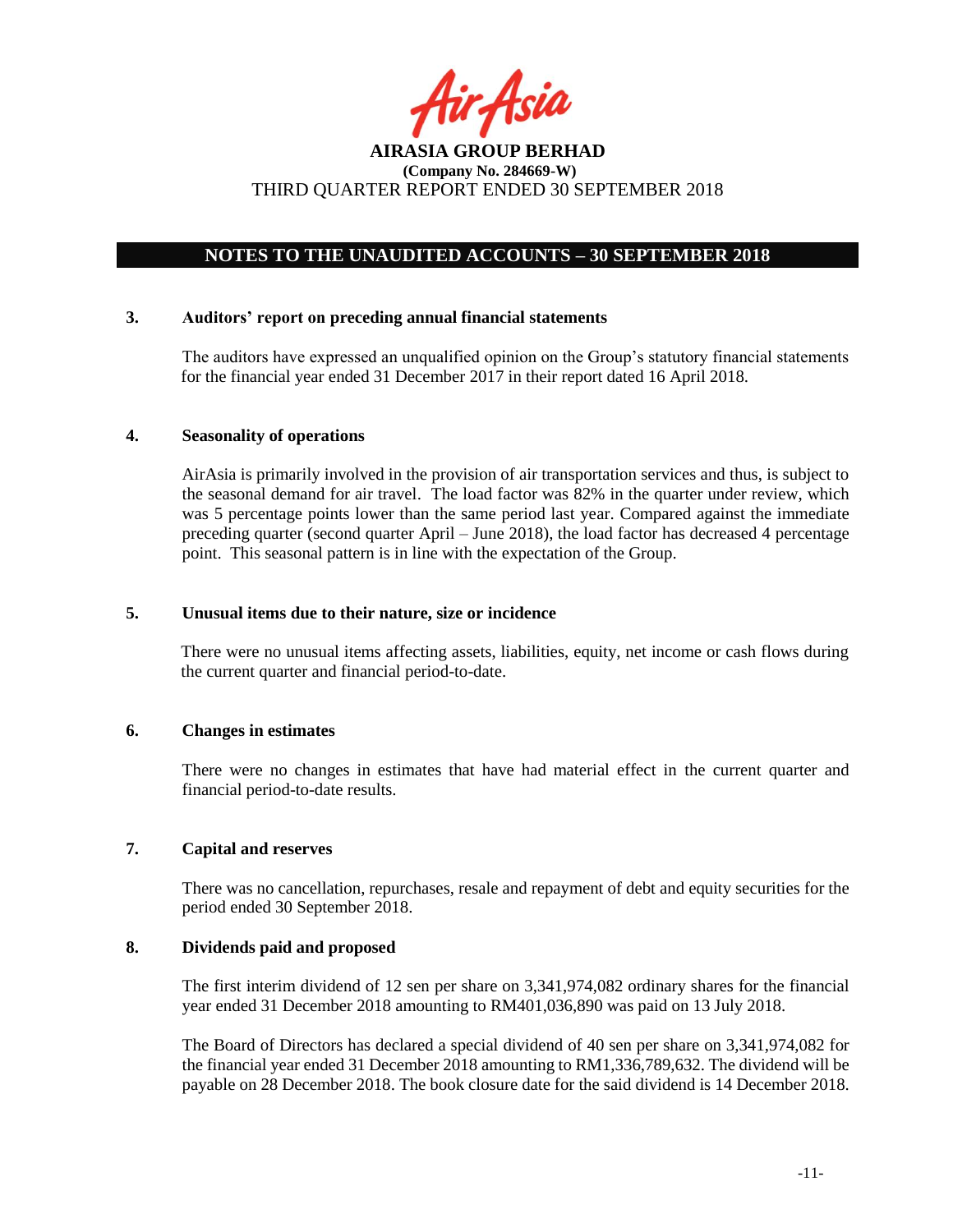rAsia

## **NOTES TO THE UNAUDITED ACCOUNTS – 30 SEPTEMBER 2018**

#### **9. Revenue**

|                                 | Quarter ended<br>30/9/2018<br><b>RM</b> million | <b>Quarter ended</b><br>30/9/2017<br><b>RM</b> million |
|---------------------------------|-------------------------------------------------|--------------------------------------------------------|
| Passenger seat sales            | 1,896.1                                         | 1,700.7                                                |
| Baggage fees                    | 237.1                                           | 236.3                                                  |
| Aircraft operating lease income | 203.4                                           | 274.2                                                  |
| Surcharges and fees             | 9.3                                             | 8.3                                                    |
| Freight services                | 79.3                                            | 36.2                                                   |
| Other revenue                   | 183.6                                           | 192.1                                                  |
|                                 | 2,608.8                                         | 2,447.8                                                |

Other revenue includes revenue from assigned seat, cancellation, documentation and other fees, and the on-board sale of meals and merchandise.

### **10. Other income**

|                                              | <b>Quarter ended</b><br>30/9/2018<br><b>RM</b> million | <b>Quarter ended</b><br>30/9/2017<br><b>RM</b> million |
|----------------------------------------------|--------------------------------------------------------|--------------------------------------------------------|
| Fees charged for the provision of commercial |                                                        |                                                        |
| air transport services                       | 25.6                                                   | 22.2                                                   |
| Charter income                               | 22.8                                                   | 62.9                                                   |
| Others                                       | 68.7                                                   | 36.0                                                   |
|                                              | 1171                                                   | 121.1                                                  |

Charter income represent net income generated by IAA through charter arrangement with PT Indonesia AirAsia Extra. Other income ('others') includes commission income and advertising income.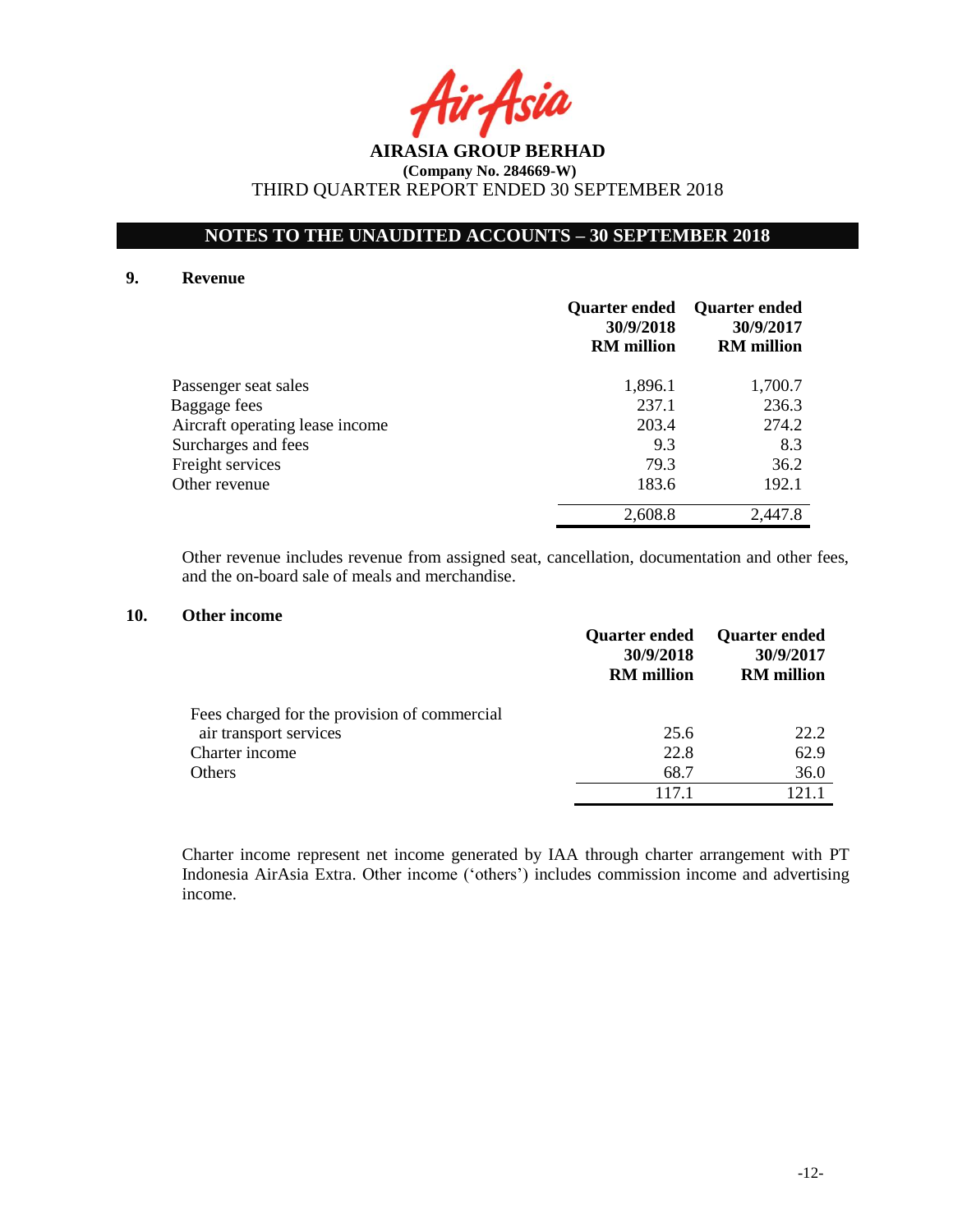rAsia

## **NOTES TO THE UNAUDITED ACCOUNTS – 30 SEPTEMBER 2018**

## **11. Finance income/(costs) and foreign exchange gains/(losses)**

|                                                                                      | Group                       |                             |                                   |                                   |  |  |
|--------------------------------------------------------------------------------------|-----------------------------|-----------------------------|-----------------------------------|-----------------------------------|--|--|
| All figures in RM'000                                                                | Quarter<br>ended<br>30/9/18 | Quarter<br>ended<br>30/9/17 | <b>Period</b><br>ended<br>30/9/18 | <b>Period</b><br>ended<br>30/9/17 |  |  |
| (a) Finance income                                                                   |                             |                             |                                   |                                   |  |  |
| Interest income from:                                                                |                             |                             |                                   |                                   |  |  |
| - deposits with licensed banks                                                       | 2,323                       | 3,439                       | 14,996                            | 19,313                            |  |  |
| Discounting effect on financial<br>instruments and others                            | 12,034                      | 4,628                       | 13,489                            | 20,582                            |  |  |
|                                                                                      | 14,357                      | 8,067                       | 28,485                            | 39,895                            |  |  |
| (b) Finance costs                                                                    |                             |                             |                                   |                                   |  |  |
| <b>Bank borrowings</b>                                                               | (89,042)                    | (122, 127)                  | (306,030)                         | (385, 787)                        |  |  |
| Amortisation of premiums for interest<br>rate caps                                   | (36, 507)                   | (4, 337)                    | (47, 920)                         | (13,084)                          |  |  |
| Discounting effect on financial<br>instruments, bank facilities and other<br>charges | (16, 673)                   | (1,733)                     | (20, 822)                         | (6, 155)                          |  |  |
|                                                                                      | (142, 222)                  | (128, 197)                  | (374, 772)                        | (405, 026)                        |  |  |
| (c) Foreign exchange gains/(losses)                                                  |                             |                             |                                   |                                   |  |  |
| - realized                                                                           | 31,419                      | 11,712                      | 52,233                            | 39,924                            |  |  |
| - unrealized                                                                         | (6,029)                     | 53,058                      | 7,829                             | 221,503                           |  |  |
| - fair value movement recycled<br>from cash flow hedge reserve                       | 20,533                      | (27, 121)                   | 3,724                             | (111, 369)                        |  |  |
|                                                                                      | 45,923                      | 37,649                      | 63,786                            | 150,058                           |  |  |

## **12. Remeasurement gain on retained interest in a former subsidiary**

MFRS 3, Business Combinations requires revaluation of the previously held interest in the equity accounted investment at its fair value on the acquisition-date, and recognise any gain or loss derived from the deemed disposal in the Income Statement. On 4 January 2018, the share swap agreement between Ground Team Red Holdings Sdn Bhd ("GTRH") and SATS Ltd. ("SATS") was completed, wherein GTRH acquired 80% equity stake in SATS Ground Services Singapore Pte. Ltd in exchange for an 11.4% equity stake in GTRH. In addition to this, the transaction for the Company to sell and transfer 38.6% of its shareholding in GTRH to SATS for a consideration of SGD119,300,000 has been completed on 14 February 2018. Pursuant to this, a re-measurement gain of RM534.7 million has been recognized in the financial statements of the Group.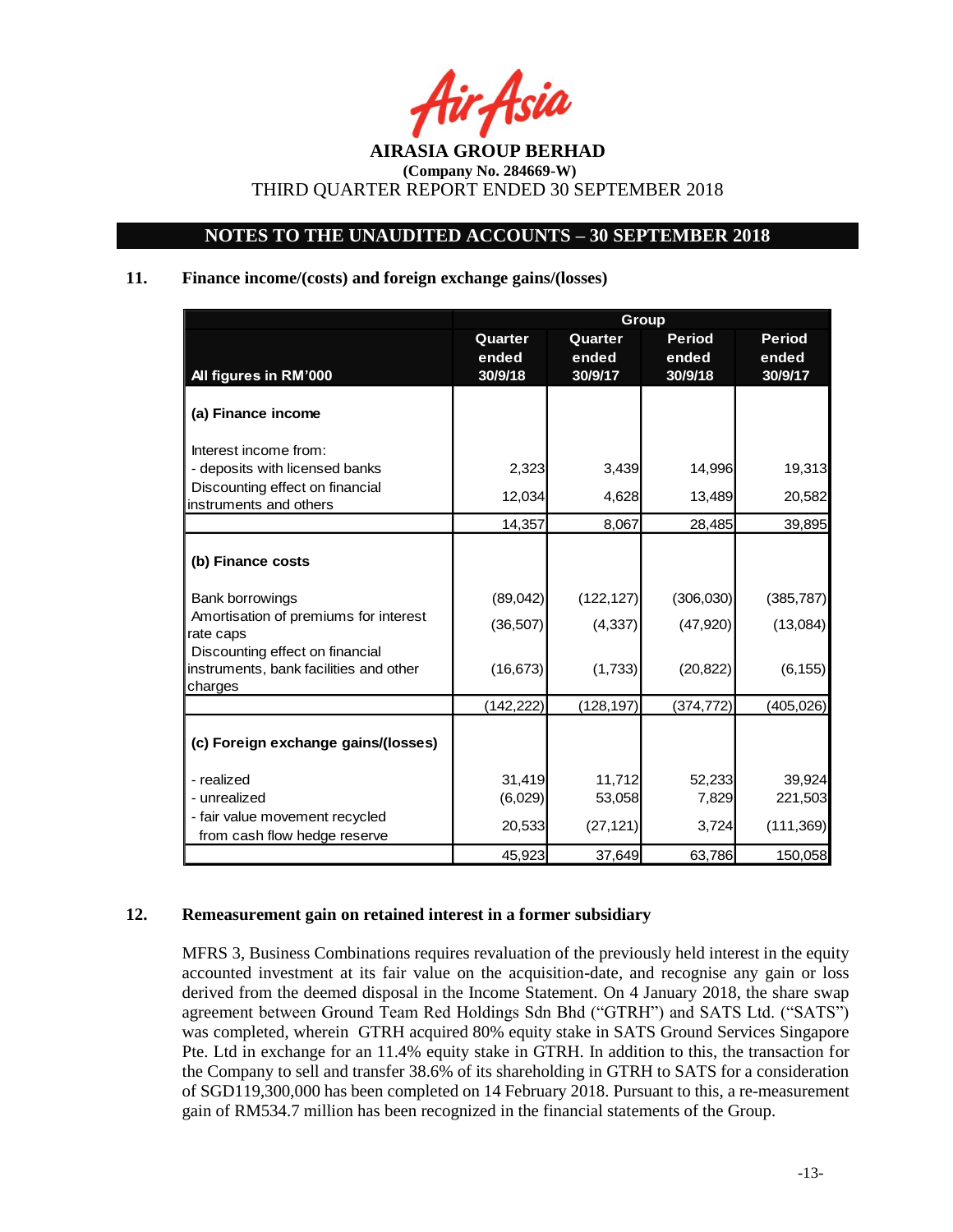

## **NOTES TO THE UNAUDITED ACCOUNTS – 30 SEPTEMBER 2018**

#### **13. Remeasurement gain on consolidation**

MFRS 3, Business Combinations requires revaluation of the previously held interest in the equity accounted investment at its fair value on the acquisition-date, and recognise any gain or loss derived from the deemed disposal in the Income Statement. Pursuant to the consolidation of the investees as mentioned in Note 1 above, the Group recognised a gain from remeasurement of previously held interest in these associates amounting to RM214.4 million in the previous financial period.

#### **14. Status of corporate proposals announced**

*Proposed disposal of aircraft leasing operations that includes the proposed future disposals and proposed option*

As of 8 November 2018, the Group has completed the transfer of 79 aircraft and 14 aircraft engines receiving total gross proceeds of USD1,085.5 million.

The Group expects to complete the transfer of the balance 5 aircraft before the end of the year.

#### *AirAsia Joint Venture in Vietnam*

Further to the announcement dated 31 March 2017, there were no further updates on the status of the forging of a joint venture cooperation between AirAsia, Gumin, Mr. Tran and HAA to establish a low-cost carrier in Vietnam.

#### **15. Property, plant and equipment**

#### *(a) acquisition and disposals*

During the period ended 30 September 2018, the Group acquired property, plant and equipment with a cost of RM2.1 billion (period ended 30 September 2017: RM1.2 billion).

During the period ended 30 September 2018, proceeds from disposal of property, plant and equipment totaled RM8.3 billion (period ended 30 September 2017: RM 86,000).

#### *(b) revaluation*

There was no revaluation of property, plant and equipment in the quarter under review or in the same quarter of the prior year.

#### *(c) impairment*

There was no impairment of property, plant and equipment in the quarter under review or in the same quarter of the prior year.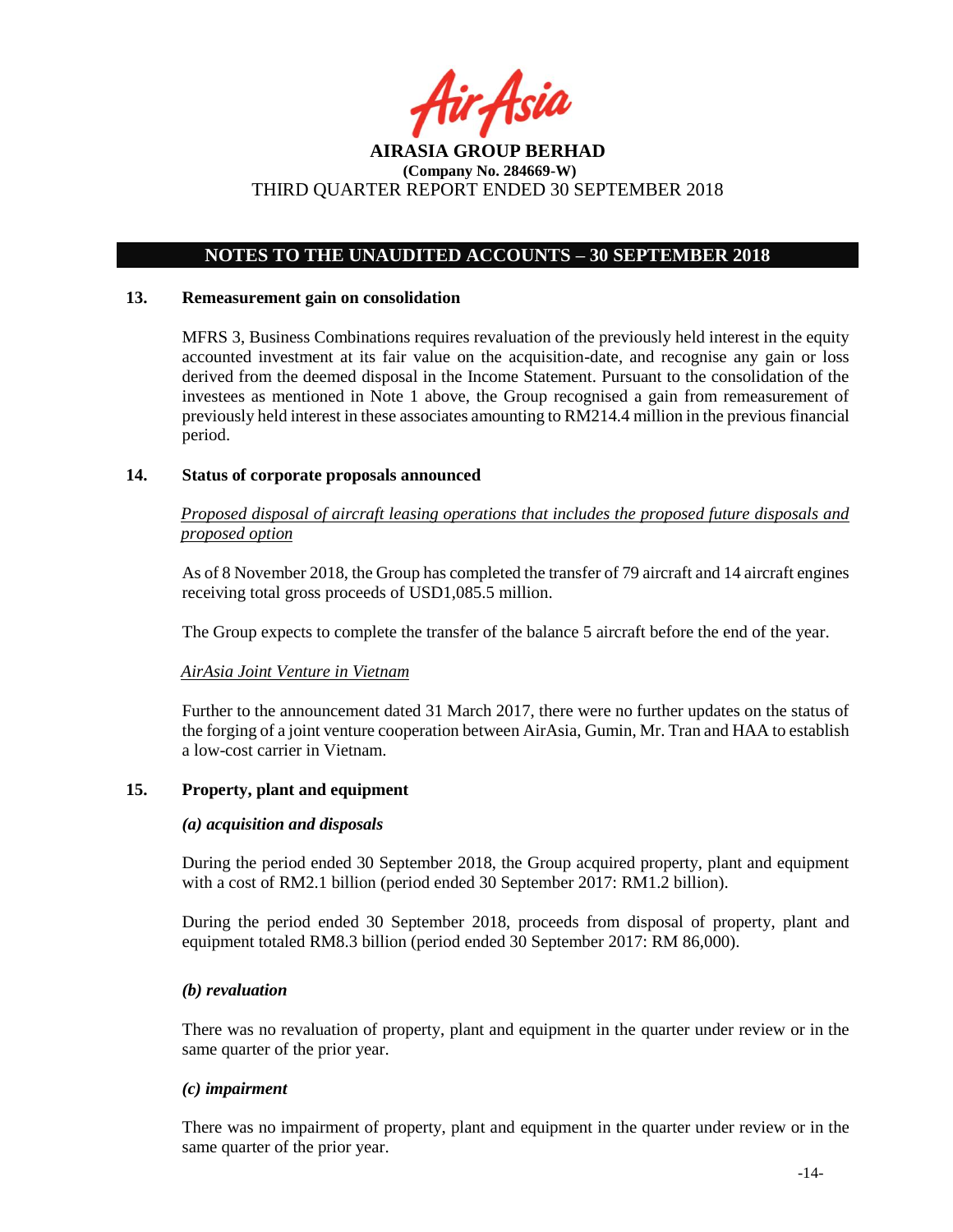fir<sub>t</sub>Asia

## **NOTES TO THE UNAUDITED ACCOUNTS – 30 SEPTEMBER 2018**

### **16. Post balance sheet events**

There is no post balance sheet events.

#### **17. Changes in composition of the Group**

On 14 August 2018, AirAsia Exp Pte. Ltd. ("AirAsia Exp") and AirAsia Berhad (both of which are wholly owned subsidiary of AirAsia Group Berhad), entered into a Share Purchase Agreement ("SPA") with Expedia Southeast Asia Pte. Ltd. ("Expedia SEA") and Expedia Inc ("Expedia") to sell AirAsia Exp's entire shareholding in AAE Travel Pte Ltd comprising 6,144,279 ordinary shares constituting approximately 25% of the total issued and outstanding shares to Expedia for a cash consideration sum of USD60 million (approximately RM245 million).

On 14 September 2018, the Company incorporated a subsidiary, AirAsia Group (IHQ) Ltd in Thailand with a total issued capital of THB20 million (approximately RM2.5 million) comprising of 200,000 shares of which the Company held 199,997 shares. AirAsia Group (IHQ) Ltd principal activity is to provide consultation and services on behalf of the Company to the subsidiaries/ associates of the Company.

Other than the above and the completion of the share exchange as indicated in Note 1, there are no changes in composition of the Group.

### **18. Contingent assets**

As at the date of this report, the Group does not have any contingent assets.

#### **19. Changes in contingent liabilities since the last annual balance sheet date**

There were no material changes in contingent liabilities since the latest audited financial statements of the Group for the financial year ended 31 December 2017.

#### **20. Capital commitments outstanding not provided for in the interim financial report**

Capital commitments for property, plant and equipment:

|                                                                | As at<br>30/9/2018<br><b>RM'000</b> | As at<br>30/9/2017<br><b>RM'000</b> |
|----------------------------------------------------------------|-------------------------------------|-------------------------------------|
| Approved and contracted for<br>Approved but not contracted for | 89,409,885<br>72.947                | 86,529,471<br>133,130               |
|                                                                | 89,482,832                          | 86,662,601                          |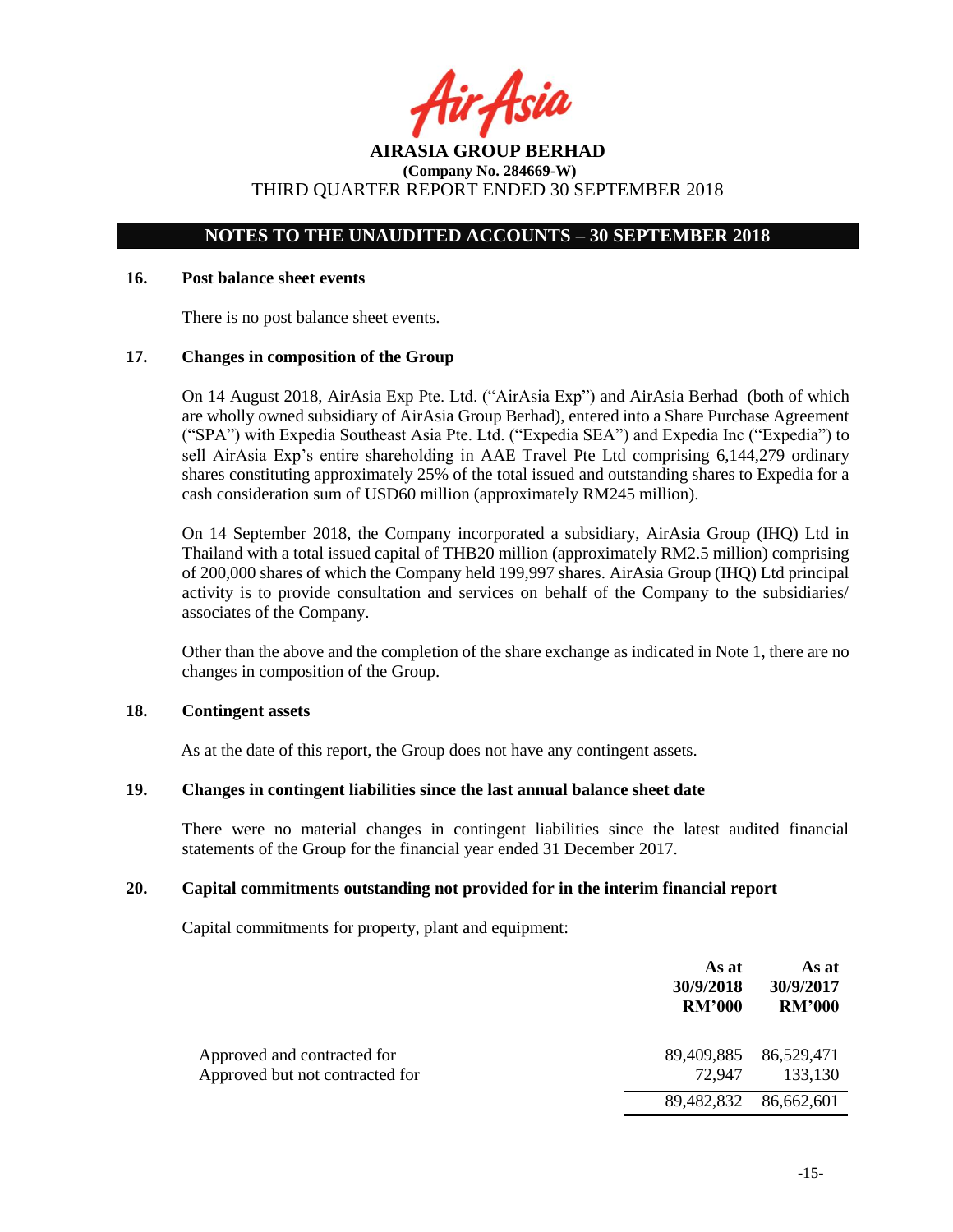r Asia

## **NOTES TO THE UNAUDITED ACCOUNTS – 30 SEPTEMBER 2018**

### **21. Material related party transactions**

Details of the relationship and transactions between AirAsia and its related parties are as described below. The related party transactions described were carried out on terms and conditions obtainable in transactions with unrelated parties unless otherwise stated.

| Name of company                     | Relationship                                   |
|-------------------------------------|------------------------------------------------|
| AirAsia Global Shared Services      |                                                |
| Sdn Bhd                             | Subsidiary                                     |
| AirAsia Go Holiday Sdn Bhd          | Subsidiary                                     |
| AirAsia Investment Limited          | Subsidiary                                     |
| AirAsia (Mauritius) Limited         | Subsidiary                                     |
| Asia Aviation Capital Ltd           | Subsidiary                                     |
| Big Pay Pte. Ltd.                   | Subsidiary                                     |
| <b>BIGPAY Malaysia Sdn Bhd</b>      | Subsidiary                                     |
| <b>Big Loyalty Sdn Bhd</b>          | Subsidiary                                     |
| MadCience Consulting Sdn Bhd        | Subsidiary                                     |
| RedCargo Logistics Sdn Bhd          | Subsidiary                                     |
| Redtix Sdn Bhd                      | Subsidiary                                     |
| Rokki Sdn Bhd                       | Subsidiary                                     |
| Rokki Avionics Sdn Bhd              | Subsidiary                                     |
| AirAsia Inc.                        | Deemed subsidiary under MFRS 10                |
| Philippines AirAsia Inc.            | Deemed subsidiary under MFRS 10                |
| PT Indonesia AirAsia                | Deemed subsidiary under MFRS 10                |
| AirAsia (India) Private Limited     | Associate of a subsidiary                      |
| AirAsia Japan Co. Ltd               | Associate of a subsidiary                      |
| Thai AirAsia Co. Ltd                | Associate of a subsidiary                      |
| AirAsia X Berhad                    | Company with common directors and shareholders |
| Caterhamjet Global Ltd              | Company with common directors and shareholders |
| PT Indonesia AirAsia Extra ("IAAX") | Company with common directors and shareholders |
| Queens Park Rangers Holdings Ltd    | Company with common directors and shareholders |
| Thai AirAsia X Co. Ltd              | Company with common directors and shareholders |
| Tune Insurance Malaysia Berhad      | Company with common directors and shareholders |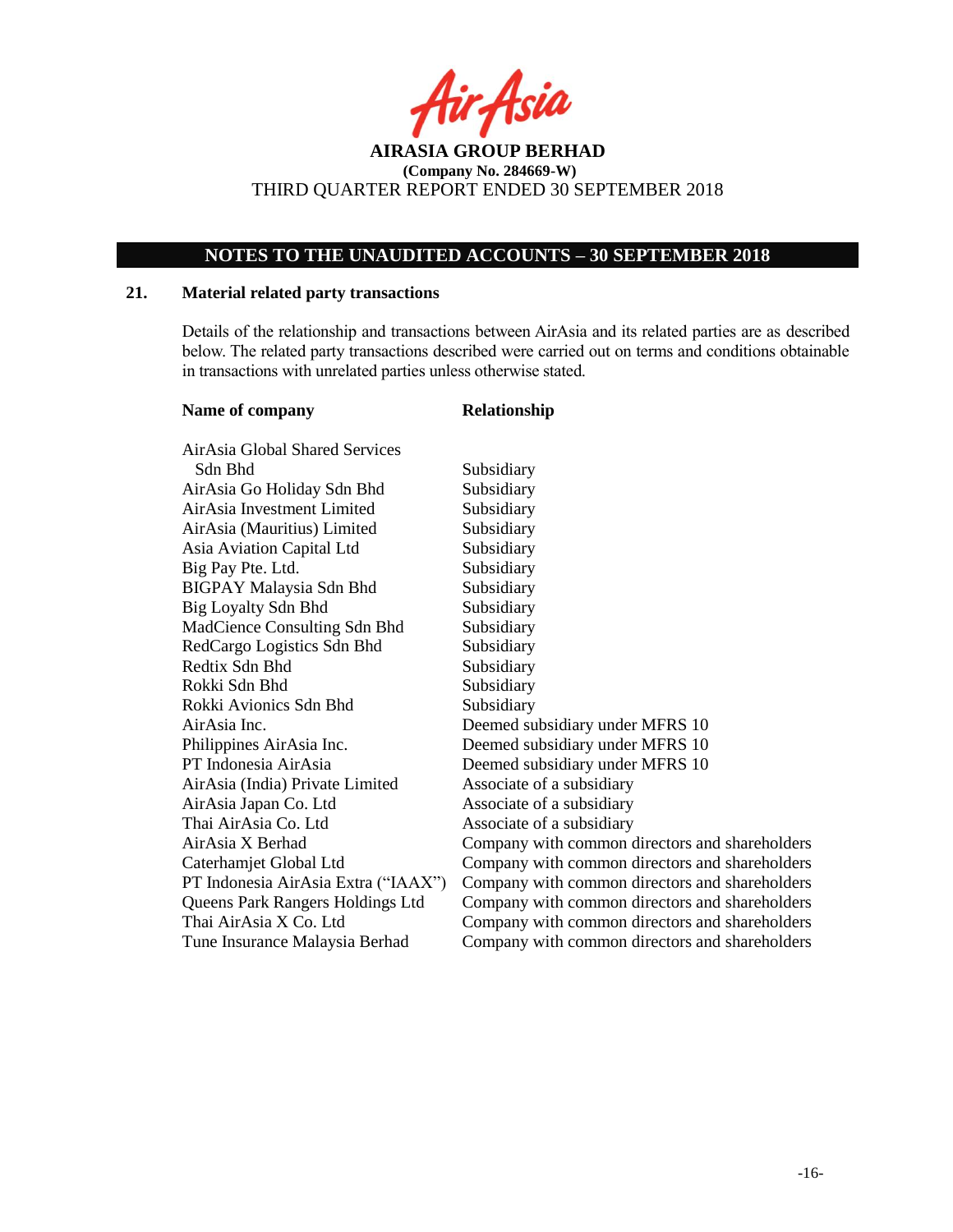rAsia

## **NOTES TO THE UNAUDITED ACCOUNTS – 30 SEPTEMBER 2018**

### **21. Material related party transactions (continued)**

Significant related party transactions which were entered into on agreed terms and prices for the financial period ended 30 September 2018 are set out below:

|                                   | Quarter ended<br>30/9/2018<br><b>RM'000</b> | <b>Quarter ended</b><br>30/9/2017<br><b>RM'000</b> |
|-----------------------------------|---------------------------------------------|----------------------------------------------------|
| Thai AirAsia                      |                                             |                                                    |
| Lease rental income on aircraft   | 93,919                                      | 134,671                                            |
| Indonesia AirAsia                 |                                             |                                                    |
| Charter income from IAAX          | 21,465                                      | 62,906                                             |
| India AirAsia                     |                                             |                                                    |
| Lease rental income on aircraft   | 57,190                                      | 43,791                                             |
| Japan AirAsia                     |                                             |                                                    |
| Lease rental income on aircraft   | 8,060                                       | 8,366                                              |
| <b>PT Indonesia AirAsia Extra</b> |                                             |                                                    |
| Lease rental income on aircraft   | 17,191                                      | 17,843                                             |
| Aircraft wet lease charges        | (21, 465)                                   |                                                    |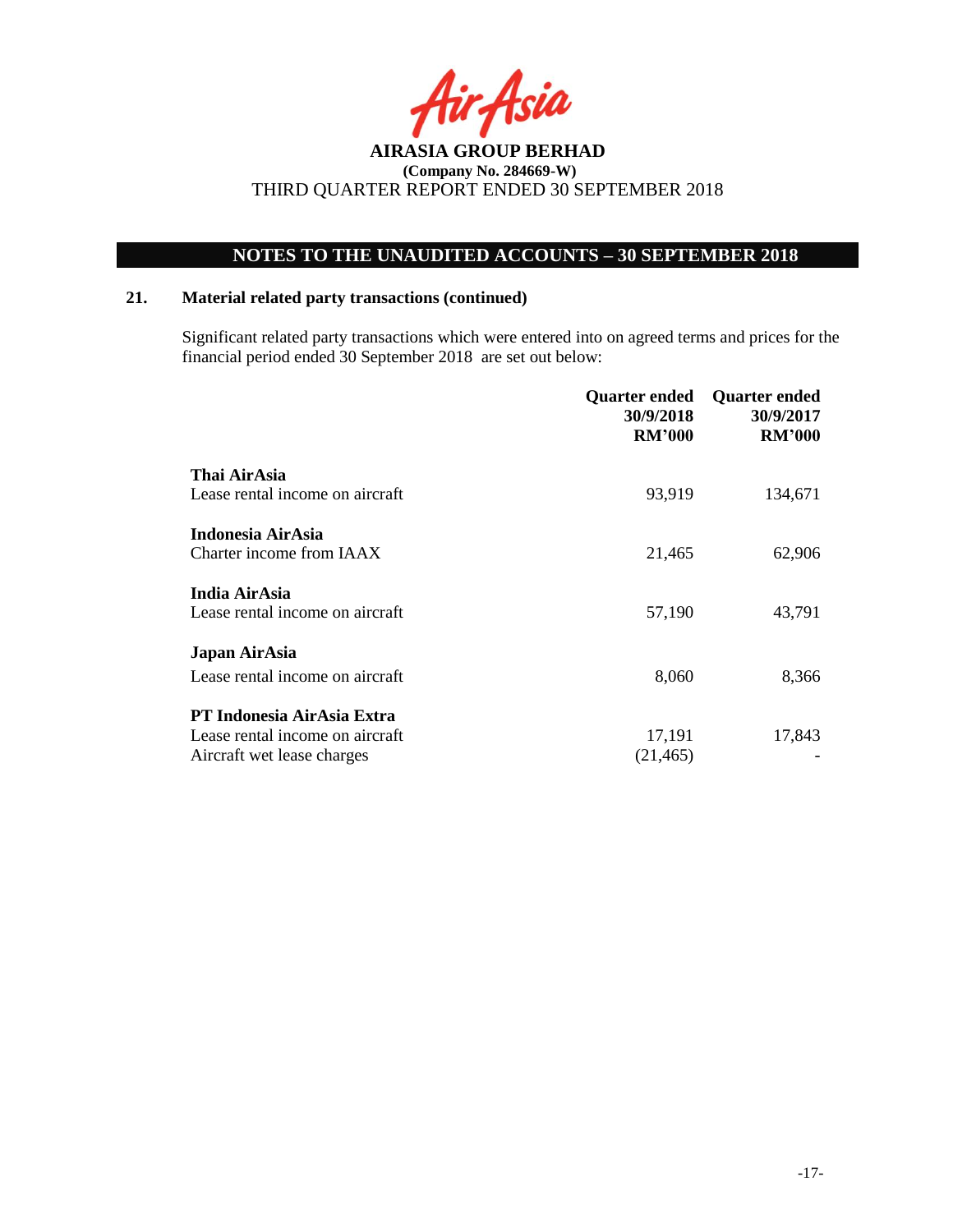tir Asia

## **NOTES TO THE UNAUDITED ACCOUNTS – 30 SEPTEMBER 2018**

#### **22. Review of Group performance**

**Performance indicator for the Group's operations for current quarter against same quarter last year**

| <b>Quarter Ended</b>               | July - Sep | July - Sep |          |
|------------------------------------|------------|------------|----------|
|                                    | 2018       | 2017       | Change % |
| Passengers Carried                 | 10,795,900 | 9,891,881  | 9%       |
| Capacity                           | 13,229,790 | 11,402,946 | 16%      |
| Seat Load Factor                   | 82%        | 87%        | -5       |
| RPK (million)                      | 13,575     | 12,875     | 5%       |
| ASK (million)                      | 16,450     | 14,910     | 10%      |
| Average Fare (RM)                  | 177        | 172        | 3%       |
| Unit Passenger Revenue (RM)        | 222        | 221        | 1%       |
| Revenue / ASK (sen)                | 14.70      | 14.76      | $0\%$    |
| Revenue / ASK (US cents)           | 3.58       | 3.60       | $0\%$    |
| Cost / ASK (sen)                   | 14.30      | 12.80      | 12%      |
| Cost / ASK (US cents)              | 3.48       | 3.12       | 12%      |
| Cost / ASK-ex Fuel (sen)           | 8.11       | 8.24       | $-2%$    |
| Cost / ASK-ex Fuel (US cents)      | 1.98       | 2.01       | $-2%$    |
| Aircraft (end of period)           | 127        | 110        | 15%      |
| Average Stage Length (km)          | 1,237      | 1,292      | $-4%$    |
| Number of Flights                  | 73,133     | 63,303     | 16%      |
| <b>Fuel Consumed (Barrels)</b>     | 2,663,662  | 2,538,445  | 5%       |
| Average Fuel Price (US\$ / Barrel) | 95         | 63         | 50%      |

*Exchange Rate: RM:USD – 4.103 - Prior year US cent and dollar are restated at current average exchange rate during the quarter for ease of reference*

*Average Fuel Price/ Barrel restated using current average exchange rate for comparison is US\$65/barrel*

During the quarter, Total Group Revenue grew 7%, from RM 2,447.8 million recorded in 3Q17 to RM2,608.8 million in 3Q18. The growth was attributed to a 9% increase in total passengers carried. Overall Unit Passenger Revenue increase by 1% as a result of Average Fare increase. Load Factor was at 82% in 3Q18, compared to 87% in 3Q17, as the increase in passengers carried was lower than the 16% increase in capacity.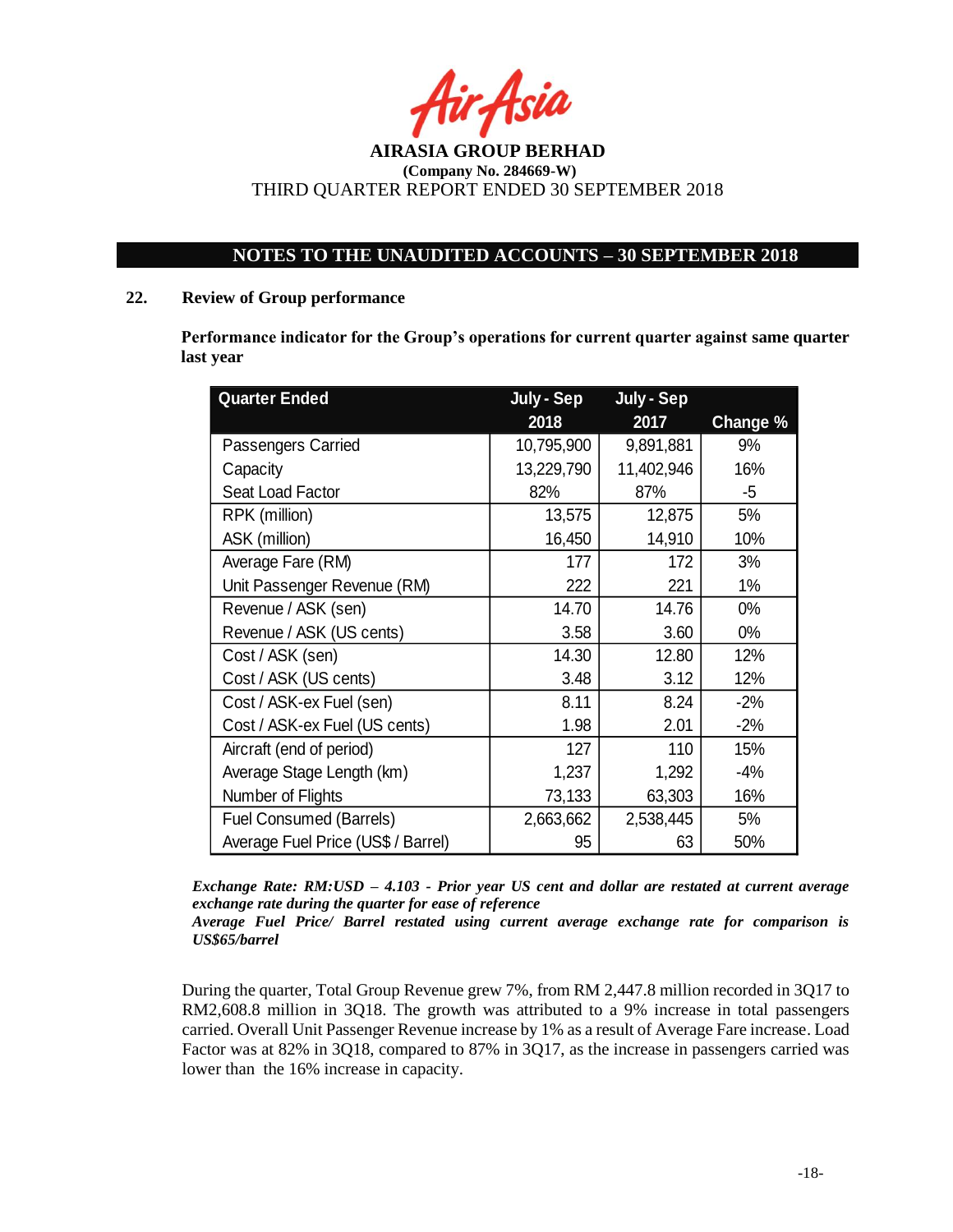hir Asia

## **NOTES TO THE UNAUDITED ACCOUNTS – 30 SEPTEMBER 2018**

### **22. Review of Group performance (continued)**

Operating Profit for 3Q18 reduced to RM253 million, from RM494 million in 3Q17. This was mainly due to the increase in Fuel Expenses. Excluding Fuel Expenses, costs were fairly well controlled, showing a reduction of 2% of CASK Ex Fuel. Net Profit for the quarter improved to RM804 million, from RM434 million in 3Q17, due mainly to a one off gain on the sale of Expedia (see Note 17) as well as the reversal of deferred tax libilities arising from the disposals of aircraft.

### **Cashflow commentary for current quarter against immediately preceding quarter**

| <b>Net Cash Flow (RM'000)</b>         | <b>Quarter</b><br>ended<br>30/9/2018 | <b>Quarter</b><br>ended<br>30/6/2018 |
|---------------------------------------|--------------------------------------|--------------------------------------|
| Cash from Operations                  | 1,633,887                            | 1,177,882                            |
| Cash from Investing Activities        | 6,461,230                            | (67, 139)                            |
| <b>Cash from Financing Activities</b> | (5,528,285)                          | (1,052,347)                          |
| <b>Net Cash Flow</b>                  | 2,566,832                            | 58,396                               |

The Group's cash inflow from operations was RM1,633.9 million, compared to inflow of RM1,177.9 million in the immediate preceding quarter ended 30 June 2018. The net cash inflow for the quarter amounted to RM2,566.8 million, mainly due to proceeds from disposals of aircrafts net off repayment of borrowings.

#### **The net gearing ratio as at 30 September 2018 and 31 December 2017 are as follows:**

| <b>Balance Sheet</b><br><b>RM</b> million                 | As at<br>30/9/2018 | As at<br>31/12/2017 |
|-----------------------------------------------------------|--------------------|---------------------|
| Total borrowings                                          | 3,198              | 9,309               |
| Liabilities directly associated with assets held for sale | 1,073              |                     |
| Less: Deposit, cash and bank balances                     | (4, 432)           | (1,882)             |
| Net debt                                                  |                    | 7,427               |
| Total equity                                              | 8,623              | 6,710               |
| Net gearing ratio (times)                                 |                    |                     |

The Group's total debt, including liabilities directly associated with assets held for sale, as of end of September 2018 was RM4.3 billion.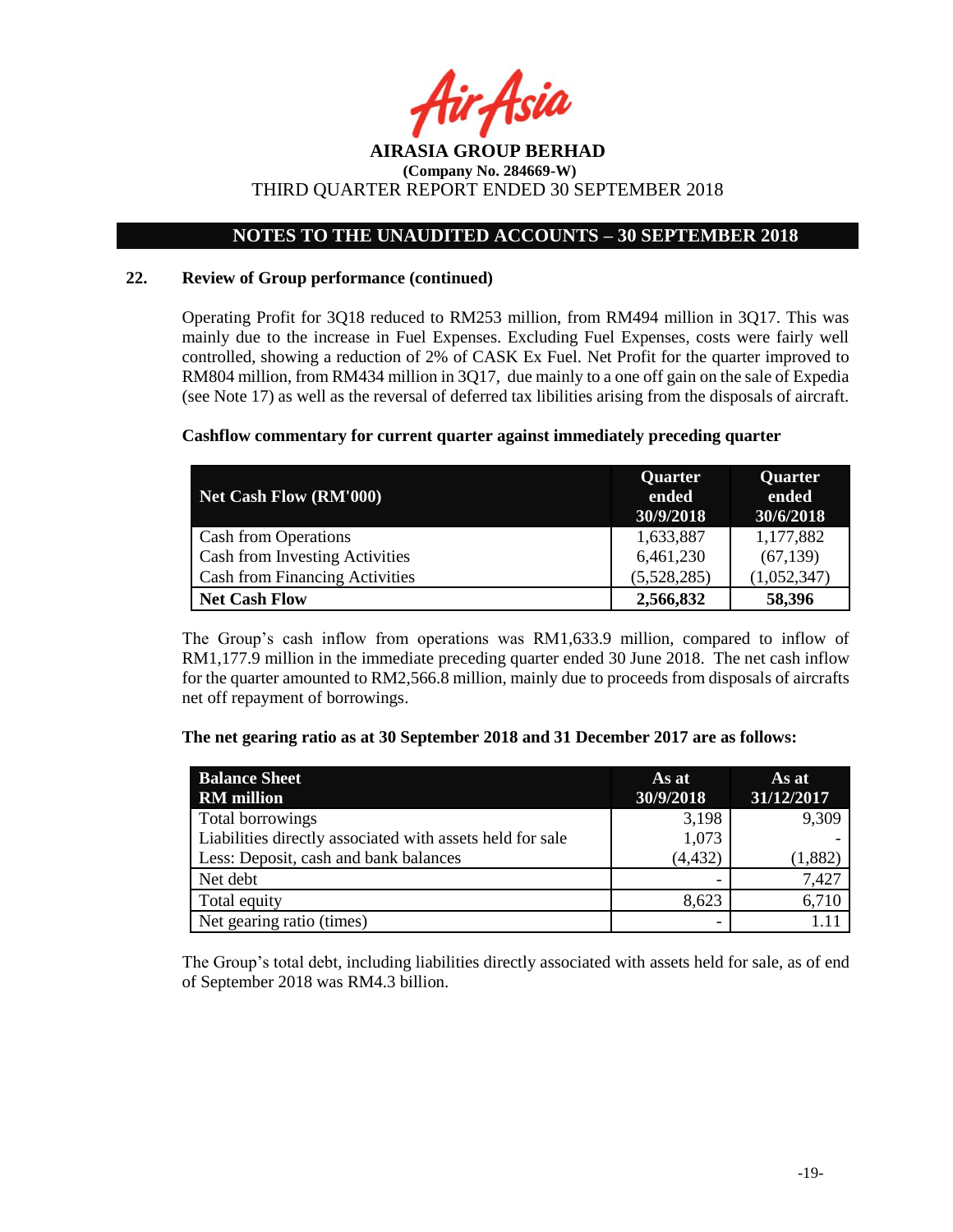## **NOTES TO THE UNAUDITED ACCOUNTS – 30 SEPTEMBER 2018**

## **23. Associate Companies – Equity Account**

**i) Associate Company - Thai AirAsia Co. Ltd ("Thai AirAsia")**

**Performance indicator for Thai AirAsia operations for current quarter against the same quarter last year**

| <b>Quarter Ended</b>               | July - Sep | July - Sep | Change % |
|------------------------------------|------------|------------|----------|
|                                    | 2018       | 2017       |          |
| Passengers Carried                 | 5,117,230  | 4,934,324  | 4%       |
| Capacity                           | 6,336,912  | 5,788,740  | 9%       |
| Seat Load Factor                   | 81%        | 85%        | $-4$     |
| RPK (million)                      | 4,979      | 4,891      | 2%       |
| ASK (million)                      | 6,167      | 5,707      | 8%       |
| Average Fare (THB)                 | 1,420      | 1,460      | $-3%$    |
| Unit Passenger Revenue (THB)       | 1,755      | 1,779      | $-1%$    |
| Revenue / ASK (THB)                | 1.45       | 1.53       | $-5%$    |
| Revenue / ASK (US cents)           | 4.40       | 4.64       | $-5%$    |
| Cost / ASK (THB)                   | 1.59       | 1.46       | 9%       |
| Cost / ASK (US cents)              | 4.80       | 4.43       | 9%       |
| Cost / ASK-ex Fuel (THB)           | 0.97       | 1.01       | $-4%$    |
| Cost / ASK-ex Fuel (US cents)      | 2.95       | 3.06       | $-4%$    |
| Aircraft (end of period)           | 60         | 54         | 11%      |
| Average Stage Length (km)          | 972        | 986        | $-1%$    |
| Number of Flights                  | 35,105     | 32,148     | 9%       |
| <b>Fuel Consumed (Barrels)</b>     | 1,131,683  | 1,069,009  | 6%       |
| Average Fuel Price (US\$ / Barrel) | 101        | 72         | 40%      |

*Exchange Rate: USD:THB – 32.99 - prior year US cents figures are restated at the current period average exchange rate*

*Average Fuel Price/ Barrel restated using current average exchange rate for comparison is US\$73/barrel*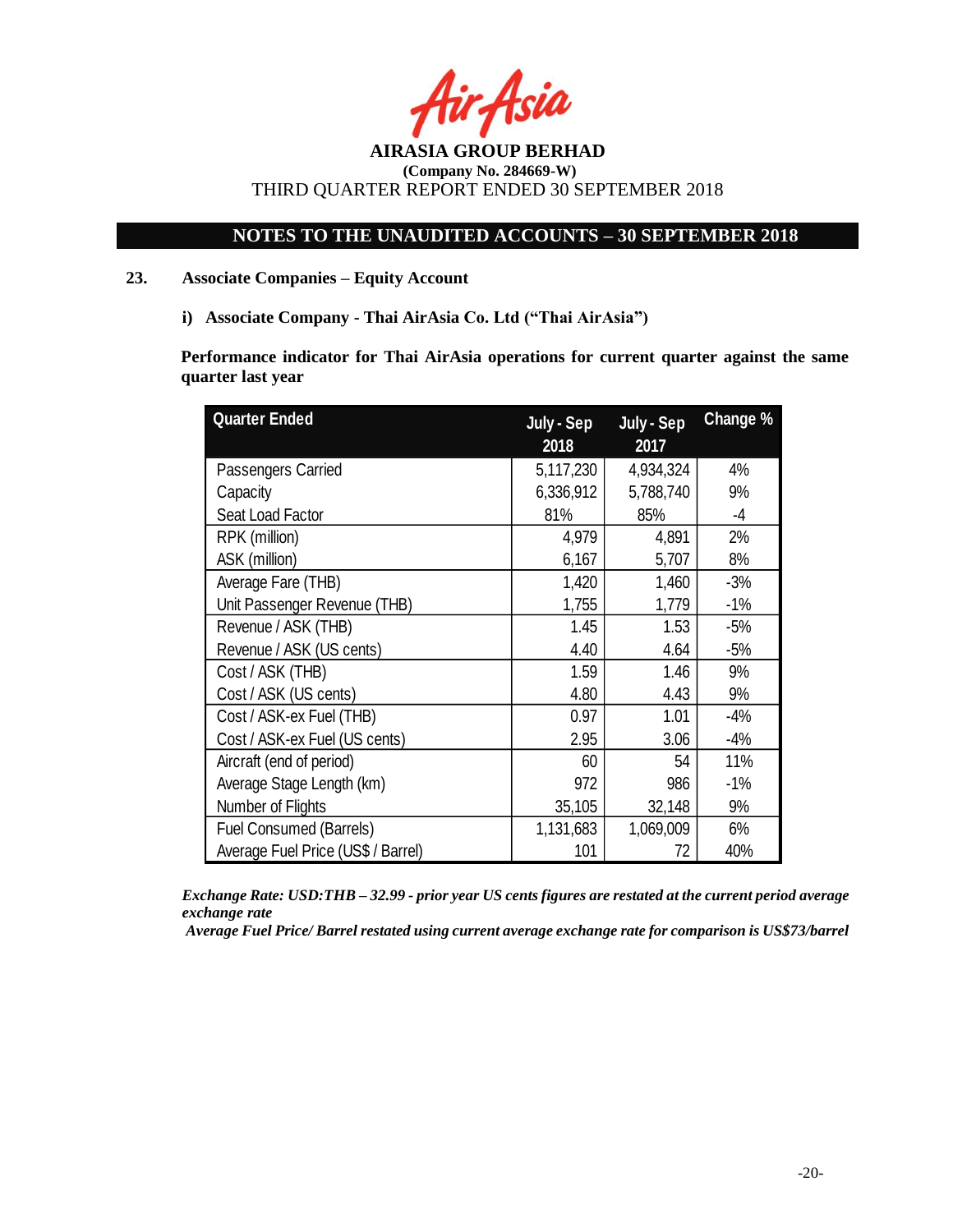-Asia

## **NOTES TO THE UNAUDITED ACCOUNTS – 30 SEPTEMBER 2018**

## **23. Associate Companies – Equity Account (continued)**

**i) Associate Company - Thai AirAsia Co. Ltd ("Thai AirAsia") (continued)**

 **Income Statements for the quarter ended 30 September 2018**

| <b>Quarter Ended</b>                            | July - Sep<br>2018 | July - Sep<br>2017 |
|-------------------------------------------------|--------------------|--------------------|
|                                                 | <b>THB'000</b>     | <b>THB'000</b>     |
| Revenue                                         | 8,944,849          | 8,754,547          |
| Operating expenses:                             |                    |                    |
| - Staff costs                                   | (1,363,111)        | (1,373,547)        |
| - Depreciation of property, plant and equipment | (424, 957)         | (377, 171)         |
| - Aircraft fuel expenses                        | (3,775,203)        | (2,576,943)        |
| - Maintenance and overhaul                      | (841, 313)         | (782,092)          |
| - User charges and other related expenses       | (1,058,716)        | (1,066,100)        |
| - Aircraft operating lease expenses             | (1,321,668)        | (1, 235, 177)      |
| - Other operating expenses                      | (1,002,848)        | (1,041,898)        |
| Other income                                    | 194,205            | 229,010            |
| <b>Operating loss</b>                           | (648, 762)         | 530,629            |
|                                                 |                    |                    |
| Finance income                                  | 9,914              | 9,539              |
| Finance costs                                   | (187, 895)         | (148, 711)         |
| <b>Net operating (loss)/profit</b>              | (826, 743)         | 391,457            |
|                                                 |                    |                    |
| Foreign exchange gains                          | 104,297            | 72,338             |
| (Loss)/profit before taxation                   | (722, 446)         | 463,795            |
| Tax expense                                     |                    |                    |
| Deferred taxation                               | 66,731             | 8,309              |
|                                                 |                    |                    |
| (Loss)/profit after taxation                    | (655, 715)         | 472,104            |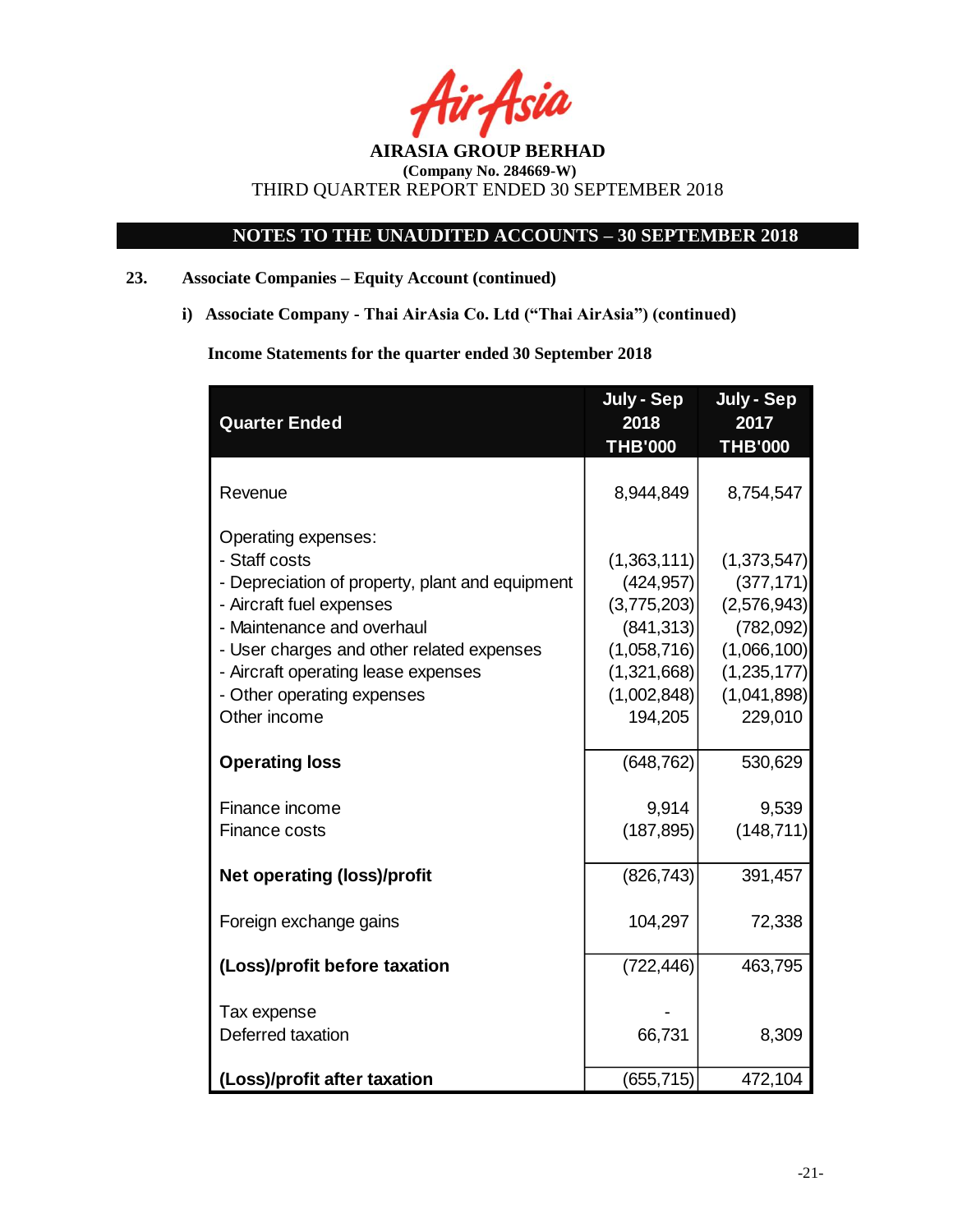fir Asia

## **NOTES TO THE UNAUDITED ACCOUNTS – 30 SEPTEMBER 2018**

## **23. Associate Companies – Equity Account (continued)**

**i) Associate Company - Thai AirAsia Co. Ltd ("Thai AirAsia") (continued)**

#### **Balance Sheet**

| <b>Year Ended</b>                | <b>Sep 2018</b><br><b>THB'000</b> | <b>Dec 2017</b><br><b>THB'000</b> |
|----------------------------------|-----------------------------------|-----------------------------------|
|                                  |                                   |                                   |
| Property, plant and equipment    | 26,489,007                        | 25,449,651                        |
| Intangible assets                | 30,311                            | 33,078                            |
| <b>Inventory</b>                 | 142,453                           | 148,801                           |
| Aircraft maintenance reserve     | 4,387,194                         | 3,728,837                         |
| Other debtors and prepayments    | 3,535,470                         | 4,023,602                         |
| Amounts due from related parties | 731,469                           | 307,739                           |
| Cash and Short term deposits     | 2,928,255                         | 5,210,623                         |
| <b>Total Assets</b>              | 38,244,159                        | 38,902,331                        |
|                                  |                                   |                                   |
| Sales in advance                 | 4,416,274                         | 4,820,988                         |
| Other creditors and accruals     | 3,681,971                         | 3,560,399                         |
| Amount due to related parties    | 584,460                           | 170,092                           |
| <b>Borrowings</b>                | 7,636,041                         | 4,930,422                         |
| Finance lease liabilities        | 13,521,849                        | 14,530,956                        |
| Deferred tax liabilities         | 149,353                           | 267,435                           |
| <b>Total Liabilities</b>         | 29,989,947                        | 28,280,293                        |
|                                  |                                   |                                   |
| Share capital                    | 3,064,342                         | 3,064,342                         |
| Retained earnings                | 5,189,870                         | 7,557,696                         |
| <b>Total Equity</b>              | 8,254,212                         | 10,622,038                        |
|                                  |                                   |                                   |

Thai AirAsia is an associate company owned 45% by AirAsia Berhad. As such it is accounted for using the equity method, as permitted by the Malaysian Accounting Standards Board MFRS128, Investments in Associates.

Thai AirAsia recorded Total Revenue of THB8,944.8 million in 3Q18, 2% higher than the THB8,754.5 million achieved in 3Q17. The increase in revenue was mainly due to the 4% increase in the number of passengers carried.

Average Fare and Unit Passenger Revenue decreased by 3% and 1%, respectively, due to the challenging operating environment. Load Factor was down to 81%, compared to 85% in 3Q17, as the increase in passengers carried was lower than the 9% increase in capacity.

Thai AirAsia incurred an Operating Loss of THB648.8 million, against an Operating Profit of THB530.6 million in 3Q17. This was mainly attributable to the increase in Fuel Expenses. Excluding Fuel Expenses, costs were fairly well controlled with CASK-ex Fuel reducing to THB0.97 from THB1.01 in 3Q17.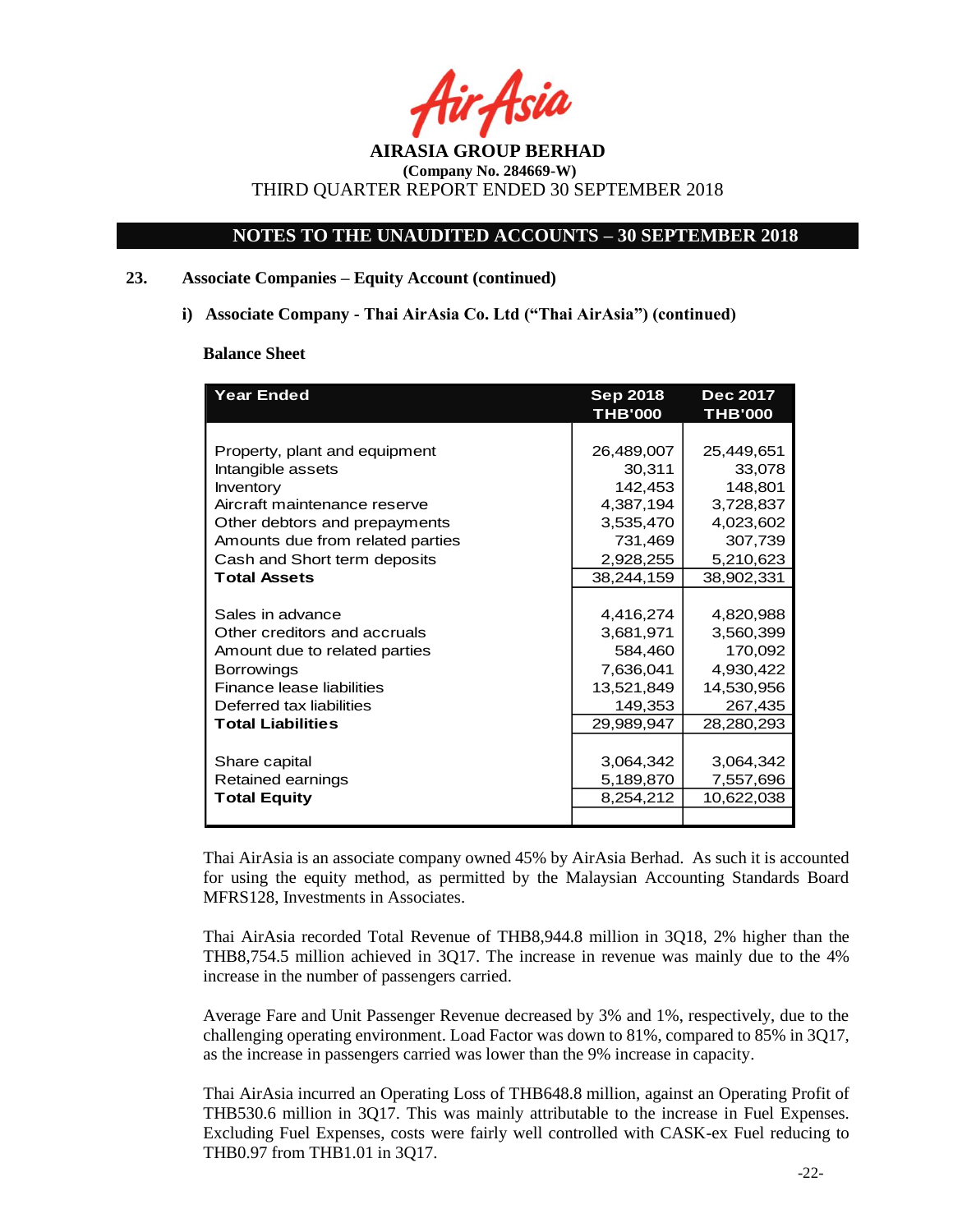r Asia

## **NOTES TO THE UNAUDITED ACCOUNTS – 30 SEPTEMBER 2018**

### **23. Associate Companies – Equity Account (continued)**

**i) Associate Company - Thai AirAsia Co. Ltd ("Thai AirAsia") (continued)** 

Thai AirAsia's Net Operating Loss was THB826.7 million in 3Q18, compared to an operating profit of THB391.5 million in 3Q17. The Net loss for 3Q18 was THB655.7 million compared to a net profit of THB472.1 million in 3Q17. AirAsia Group Berhad has equity accounted our share of net loss of RM36.9 million (RM28.1 million profit in the quarter ended 30 September 2017) in the current period, as reflected in the income statement.

## **ii) Associate Company – AirAsia (India) Limited ("AirAsia India")**

| Performance indicator for AirAsia India operations for current quarter against the same |  |  |  |  |
|-----------------------------------------------------------------------------------------|--|--|--|--|
| quarter last year                                                                       |  |  |  |  |

| <b>Quarter Ended</b>               | July - Sep | July - Sep | Change % |
|------------------------------------|------------|------------|----------|
|                                    | 2018       | 2017       |          |
| Passengers Carried                 | 1,600,684  | 1,174,574  | 36%      |
| Capacity                           | 2,100,240  | 1,374,840  | 53%      |
| Seat Load Factor                   | 76%        | 85%        | -9       |
| RPK (million)                      | 1,722      | 1,211      | 42%      |
| ASK (million)                      | 2,252      | 1,402      | 61%      |
| Average Fare (INR)                 | 2,574      | 3,024      | $-15%$   |
| Unit Passenger Revenue (INR)       | 3,046      | 3,482      | $-13%$   |
| Revenue / ASK (INR)                | 203.46     | 281.70     | $-28%$   |
| Revenue / ASK (US cents)           | 2.88       | 3.98       | $-28%$   |
| Cost / ASK (INR)                   | 332.59     | 293.58     | 13%      |
| Cost / ASK (US cents)              | 4.70       | 4.15       | 13%      |
| Cost / ASK-ex Fuel (INR)           | 176.91     | 186.08     | -5%      |
| Cost / ASK-ex Fuel (US cents)      | 2.50       | 2.63       | $-5%$    |
| Aircraft (end of period)           | 19         | 13         | 46%      |
| Average Stage Length (km)          | 1,072      | 962        | 11%      |
| Number of Flights                  | 11,668     | 7,638      | 53%      |
| Fuel Consumed (Barrels)            | 406,911    | 253,522    | 61%      |
| Average Fuel Price (US\$ / Barrel) | 122        | 92         | 32%      |

*Exchange Rate: USD:INR – 70.72 - prior year US cents figures are restated at the current period average exchange rate*

*Average Fuel Price/ Barrel restated using current average exchange rate for comparison is US\$84/barrel*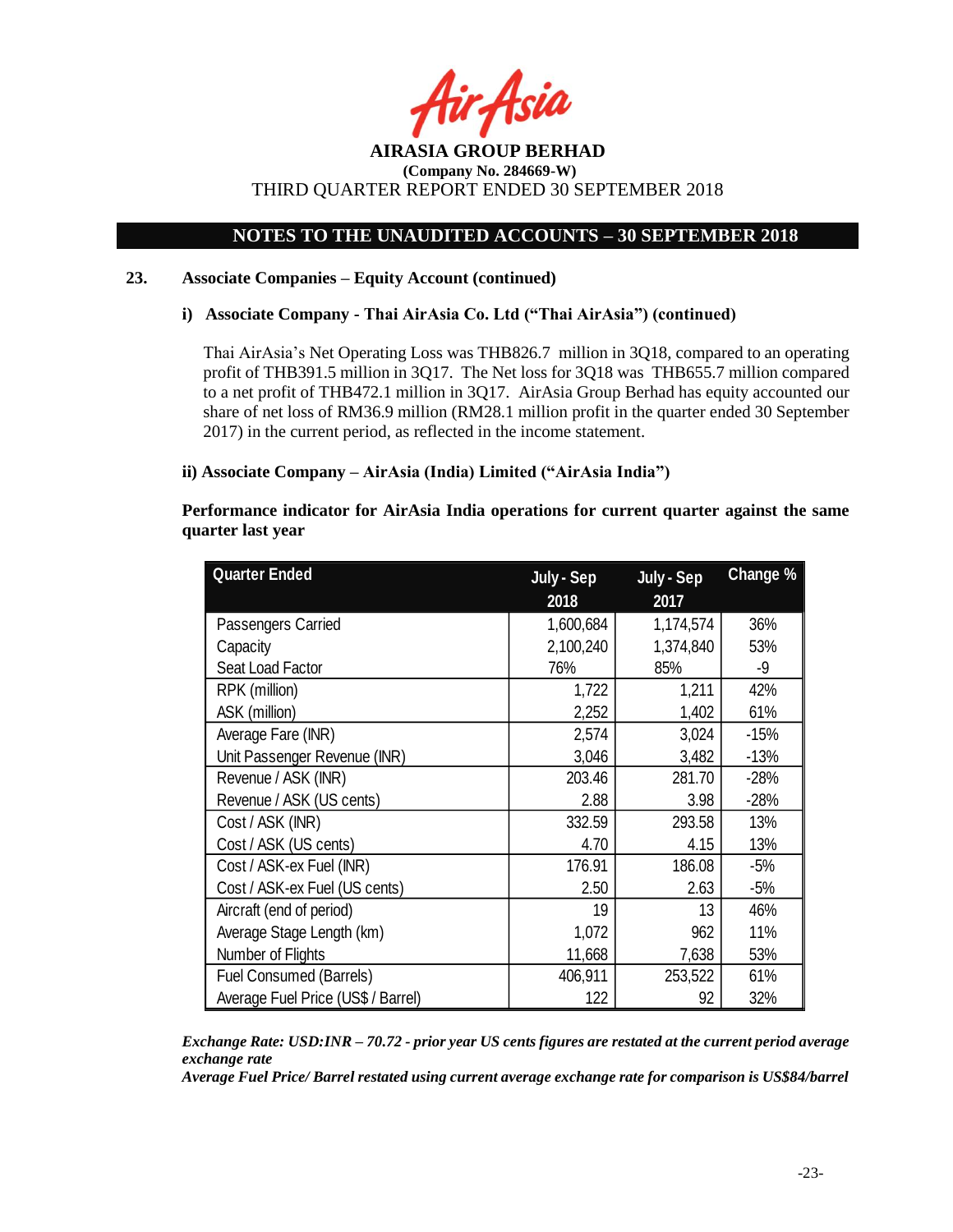Asia

## **NOTES TO THE UNAUDITED ACCOUNTS – 30 SEPTEMBER 2018**

## **23. Associate Companies – Equity Account (continued)**

**ii) Associate Company – AirAsia (India) Limited ("AirAsia India") continued** 

**Income Statements for the financial period ended 30 September 2018**

| <b>Quarter Ended</b>                                                                                                                                                                                                                                                                | July - Sep<br>2018<br><b>INR'000</b>                                                                       | July - Sep<br>2017<br><b>INR'000</b>                                                                      |
|-------------------------------------------------------------------------------------------------------------------------------------------------------------------------------------------------------------------------------------------------------------------------------------|------------------------------------------------------------------------------------------------------------|-----------------------------------------------------------------------------------------------------------|
| Revenue                                                                                                                                                                                                                                                                             | 4,581,651                                                                                                  | 3,950,131                                                                                                 |
| Operating expenses:<br>- Staff costs<br>- Depreciation of property, plant and equipment<br>- Aircraft fuel expenses<br>- Maintenance and overhaul<br>- User charges and other related expenses<br>- Aircraft operating lease expenses<br>- Other operating expenses<br>Other income | (907, 993)<br>(33, 452)<br>(3,505,868)<br>(995, 242)<br>(916, 858)<br>(1,091,138)<br>(341, 375)<br>294,450 | (669, 449)<br>(20, 149)<br>(1,507,381)<br>(663, 130)<br>(536, 357)<br>(631, 878)<br>(229, 285)<br>139,410 |
| <b>Operating loss</b>                                                                                                                                                                                                                                                               | (2,915,824)                                                                                                | (168,088)                                                                                                 |
| Finance income<br><b>Finance costs</b>                                                                                                                                                                                                                                              | 14,805<br>(6,987)                                                                                          | 8,780<br>(7,268)                                                                                          |
| <b>Net operating loss</b>                                                                                                                                                                                                                                                           | (2,908,006)                                                                                                | (166, 576)                                                                                                |
| Foreign exchange (loss)/gains                                                                                                                                                                                                                                                       | (174, 143)                                                                                                 | 2,654                                                                                                     |
| <b>Loss before taxation</b>                                                                                                                                                                                                                                                         | (3,082,149)                                                                                                | (163, 922)                                                                                                |
| Tax expense<br>Deferred taxation                                                                                                                                                                                                                                                    |                                                                                                            |                                                                                                           |
| <b>Loss after taxation</b>                                                                                                                                                                                                                                                          | (3,082,149)                                                                                                | (163, 922)                                                                                                |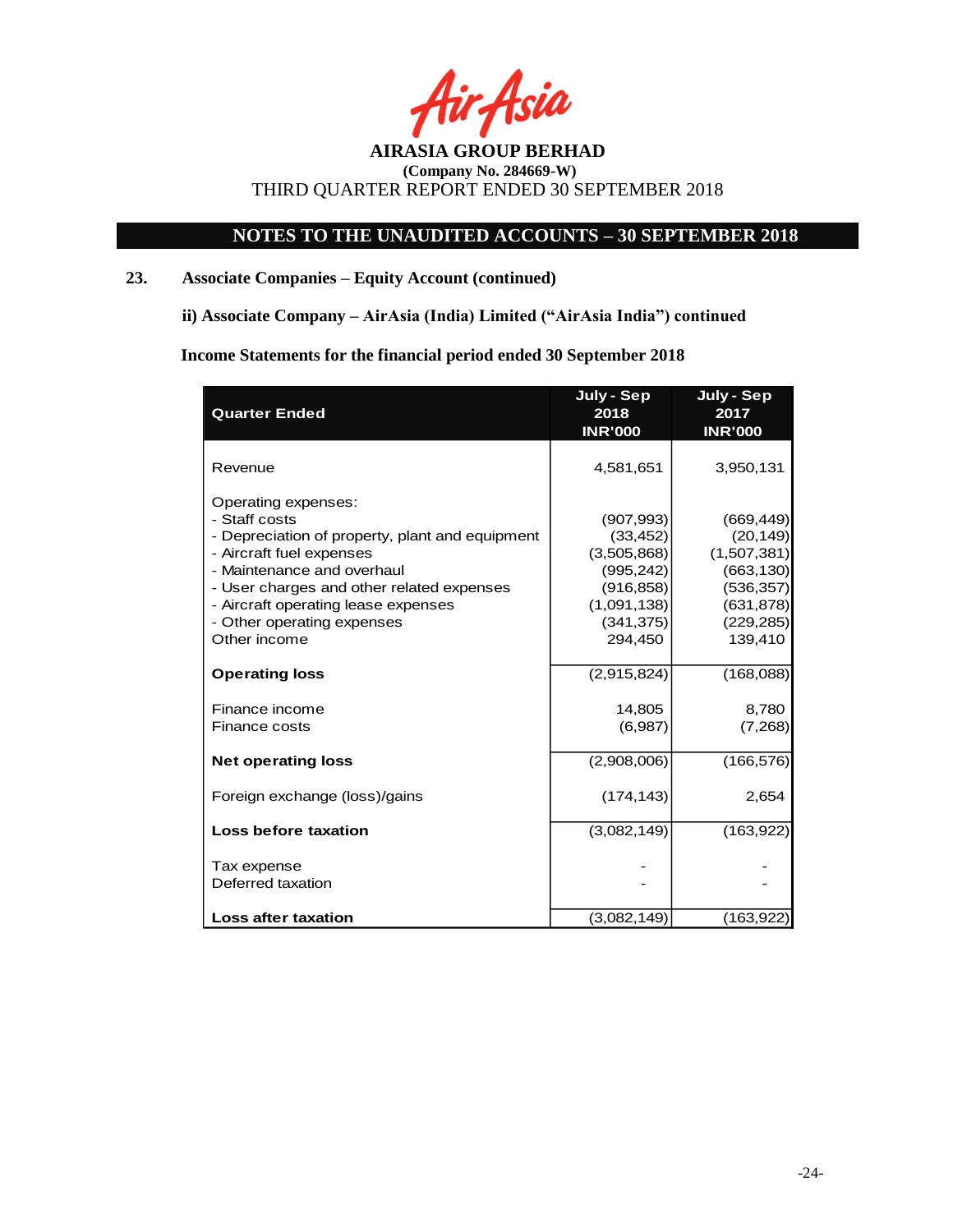fir Asia

## **NOTES TO THE UNAUDITED ACCOUNTS – 30 SEPTEMBER 2018**

### **23. Associate Companies – Equity Account (continued)**

#### **ii) Associate Company – AirAsia (India) Limited ("AirAsia India") continued**

#### **Balance Sheet**

| <b>Year Ended</b>                | <b>Sep 2018</b><br><b>INR'000</b> | <b>Dec 2017</b><br><b>INR'000</b> |
|----------------------------------|-----------------------------------|-----------------------------------|
|                                  |                                   |                                   |
| Property, plant and equipment    | 802,913                           | 598,693                           |
| Inventory                        | 171,309                           | 130,497                           |
| Other debtors and prepayments    | 551,028                           | 1,275,172                         |
| Amounts due from related parties | 46,193                            | 114,769                           |
| Cash and Short term deposits     | 1,678,616                         | 1,746,032                         |
| <b>Total Assets</b>              | 3,250,059                         | 3,865,163                         |
|                                  |                                   |                                   |
| Sales in advance                 | 2,032,864                         | 1,095,480                         |
| Other creditors and accruals     | 3,241,982                         | 1,908,467                         |
| Amount due to related parties    | 2,332,227                         | 1,653,957                         |
| Long term liabilities            | 111,432                           | 71,571                            |
| <b>Total Liabilities</b>         | 7,718,505                         | 4,729,475                         |
|                                  |                                   |                                   |
| Share capital                    | 5,337,000                         | 4,266,500                         |
| Retained earnings                | (9,805,446)                       | (5,130,812)                       |
| <b>Total Equity</b>              | (4,468,446)                       | (864,312)                         |
|                                  |                                   |                                   |

AirAsia India is an associate company which is incorporated in India and is 49% owned by AirAsia Berhad. As such it is accounted for using the equity method, as permitted by the Malaysian Accounting Standards Board MFRS128, Investments in Associates.

AirAsia India recorded Total Revenue of INR4,581.7 million in 3Q18, 16% higher than INR3,950.1 million in 3Q17. The increase in revenue is mainly due to 36% increase in number of passengers carried. Average Fare and Unit Passenger Revenue decreased by 15% and 13% respectively due to competitive operating environment. Load Factor fell to 76% as compared to 85% in 3Q17 as the increase in passengers carried was lower than the 53% increase in capacity.

AirAsia India incurred Operating Loss of INR2,915 million against INR168 million in 3Q17. This is mainly attributable to the increase in Fuel Expenses. Excluding Fuel Expense, costs were fairly well controlled with CASK Ex-Fuel reducing to INR176.91 from INR186.08.

AirAsia India Net Loss of INR3,082.1 million (quarter ended 30 September 2017: net loss of INR163.9 million) in the quarter under review. As the Group's carrying amount of investment in AirAsia India had been reduced to zero, no further losses were equity accounted in AirAsia Group Berhad's income statement. In accordance with MFRS128, any profits will only be recognized when a total of RM78.6 million of unrecognized losses have been reversed.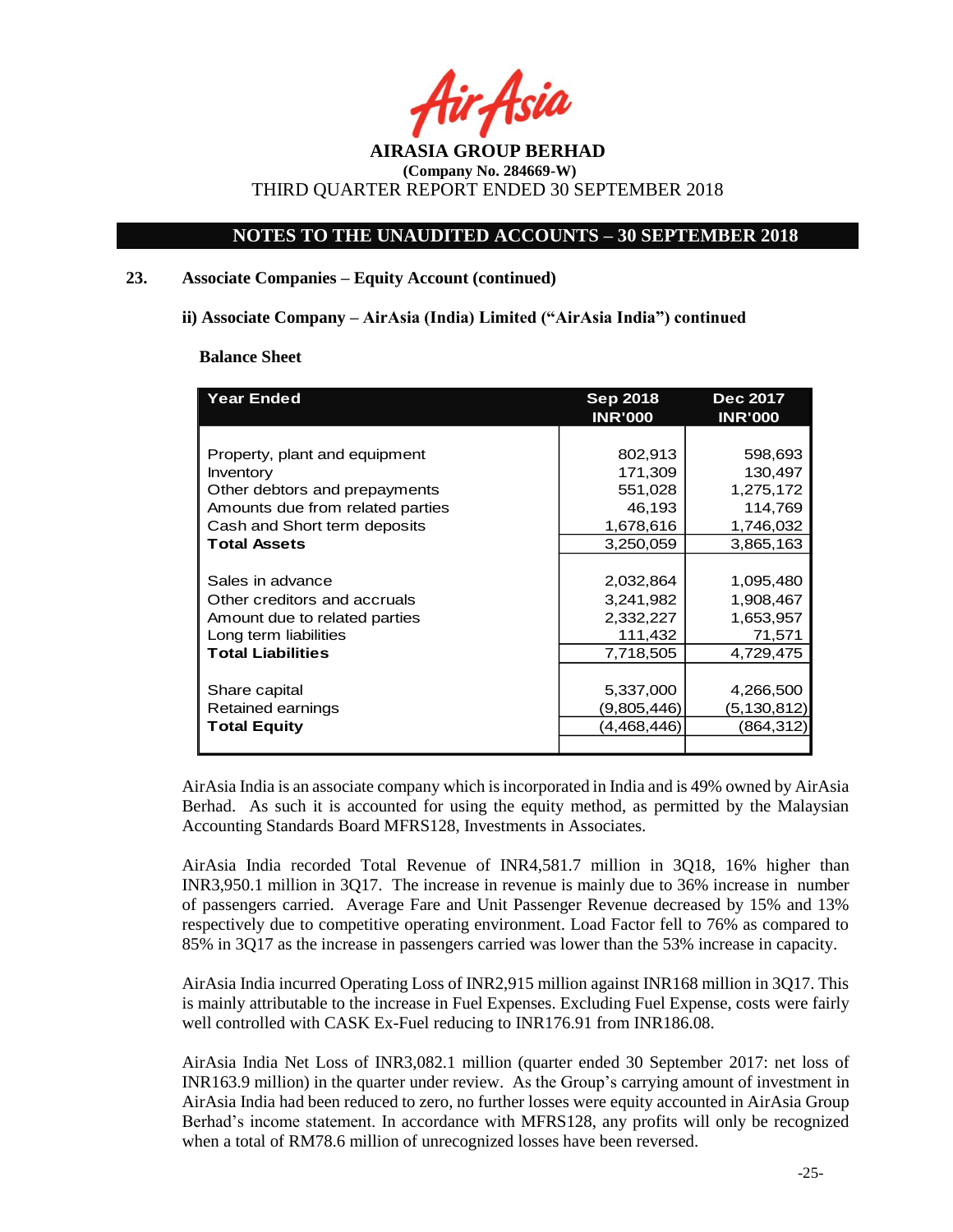fir<sub>t</sub>Asia

## **NOTES TO THE UNAUDITED ACCOUNTS – 30 SEPTEMBER 2018**

### **23. Associate Companies – Equity Account (continued)**

## **iii) Associate Company – AirAsia Japan Co., Ltd ("AirAsia Japan")**

AirAsia Japan is an associate company which is incorporated in Japan. On 8 February 2018, AAIL subscribed to additional 28,571,428 shares for a cash consideration of JPY2,000.0 million (equivalent to RM72.0 million). On 27 June 2018, AAIL further subscribed to additional 27,857,143 shares for a cash consideration of JPY1,950.0 million (equivalent to RM71.8 million). Accordingly the Group's equity interest in AirAsia Japan has increased from 62.76% to 66.91%.

AirAsia Japan recorded a Net loss of RM35.3 million (quarter ended 30 September 2017: net loss RM41.9 million) in the quarter under review of which RM22.4 million (quarter ended 30 September 2017 : RM20.5 million ) is equity accounted in the financial statements of the Group.

## **24. Variation of results against preceding quarter**

The Group recorded a Net Profit of RM804 million for the quarter under review. This is RM489 million higher compared to the net profit of RM315 million in the immediately preceding quarter ended 30 June 2018.

#### **25. Profit forecast**

No profit forecast has been issued.

#### **26. Commentary on prospects**

The fourth quarter of 2018, the operating environment is seen to have improved as compared to the third quarter, coupled by the year-end holiday season being around the corner, the group load factor is holding strong. The overall average fares have also gone up year-on-year. All airline operators' profitability have been affected by the higher global fuel prices this year. AirAsia will remain cost discipline in all areas, increasing overall efficiency and remain nimble in order to maintain healthy profit margins. For the full year, we are on track to achieve a group load factor target of 85%. We will continue to emphasise our One AirAsia initiatives to further reduce costs, while improving the overall operational efficiencies and actively monitor each route's profitability. Our daily aircraft utilisation is already at 13-hours a day. We want to further improve the turnaround time and overall performance by each affiliate. We are focused in turning around Indonesia and Philippines, post Boracay closure and natural disasters, in the fourth quarter and into year 2019.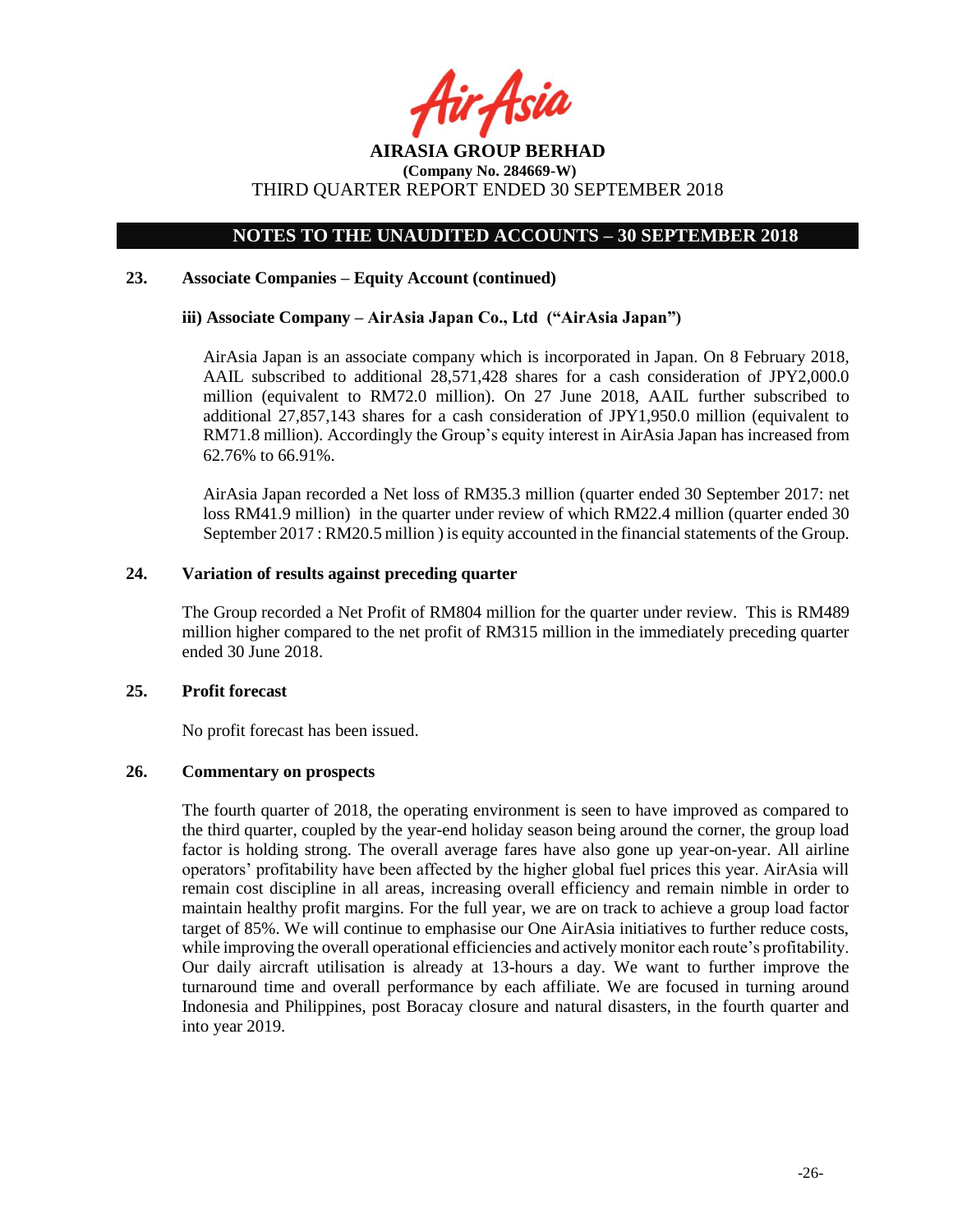fir<sub>t</sub>Asia

## **NOTES TO THE UNAUDITED ACCOUNTS – 30 SEPTEMBER 2018**

#### **26. Commentary on prospects (cont'd.)**

In Thailand, load factor in the fourth quarter of 2018 is forecast to be 84% TAA will continue growing in China and North Asia and improve utilisation and expansion to Indian market.

In India, the forecast load factor for the fourth quarter of 2018 is at 87%. AirAsia India will remain focused on strengthening its domestic market existing routes by increasing frequencies whilst growing to 20 aircraft to expand for international operations.

In Japan, the forecast load factor for the fourth quarter of 2018 is about 74%. AirAsia Japan will focus on maximising aircraft utilisation and leverage on Group's strategy in new route launches.

The Group is now in our next phase of development where we are expanding beyond air transport and digitalising our operations and processes to become more efficient. Further, we are now embarking on a journey to become a technology travel company in partnership with Google Cloud.

The Board is cautious about achieving its results in 2018 as it was impacted by higher fuel prices. However, the drop in fuel price in December is expected to contribute positively to the December month operational results and in the year 2019. Based on these factors, the Board is confident that it will still achieve a Net Profit for the year.

## **27. Income tax and Deferred tax**

#### **Income tax expense**

The current taxation charge of RM20 million comprises tax payable on interest income for the Company and corporate income taxes for the subsidiaries.

#### **Deferred taxation**

RM515.4 million deferred tax asset arose in the current financial period. The deferred tax assets increased as the difference between the net book value and tax written down value of property, plant and equipment decreased in the period as a result of completion of the sale and leaseback transactions on the aircraft.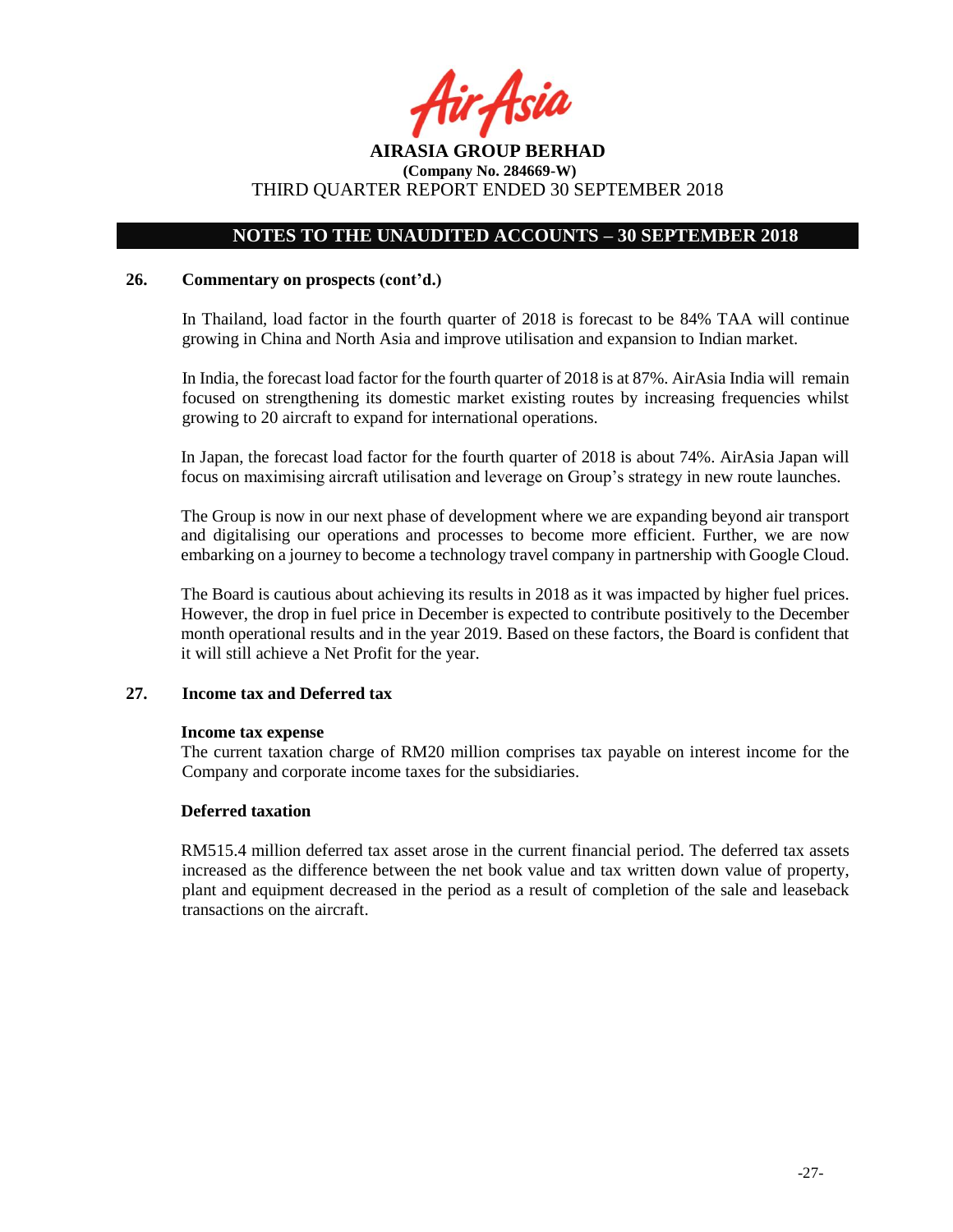fir<sub>t</sub>Asia

## **NOTES TO THE UNAUDITED ACCOUNTS – 30 SEPTEMBER 2018**

## **28. Quoted investments and properties**

There was no purchase or disposal of quoted securities for the quarter under review and financial period to date.

## **29. Receivables and prepayments**

|                                | As at<br>30/9/2018<br><b>RM'000</b> | As at<br>31/12/2017<br><b>RM'000</b> |
|--------------------------------|-------------------------------------|--------------------------------------|
| Non-current:                   |                                     |                                      |
| Prepayments                    | 2,061,437                           | 1,614,732                            |
| Deposits and other receivables | 860,739                             | 686,799                              |
|                                | 2,922,176                           | 2,301,531                            |
| Current:                       |                                     |                                      |
| Trade and other receivables    | 642,437                             | 719,667                              |
| Prepayments                    | 700,389                             | 582,679                              |
| Deposits                       | 371,305                             | 179,945                              |
|                                | 1,714,131                           | 1,482,291                            |

Prepayments include advances for the purchases of fuel and prepaid engine maintenance to the service provider.

#### **30. Derivative financial instruments**

The fair value of derivative financial instruments is determined in accordance with MFRS139 "Financial Instruments: Recognition and Measurement"

(i) Forward Foreign Exchange Contracts

As at 30 September 2018, the Group has hedged approximately 74% of the USD dollar liabilities of its aircraft into Malaysia Ringgit ("MYR") via Cross-Currency Swaps and Foreign Currency Swaps for aircraft deployed in Malaysia.

(ii) Interest Rate Hedging

As at 30 September 2018, the Group has entered into interest rate hedging transactions to hedge against fluctuations in the US\$ Libor on its existing aircraft financing for aircraft delivery from 2005 to 2018.

(iii) Fuel Hedging

As at 30 September 2018, the Group has entered into swaps and options for both Brent and Crack which represent up to 13% of the Group's total budgeted fuel consumption for remaining of 2018 and 6% for first half 2019.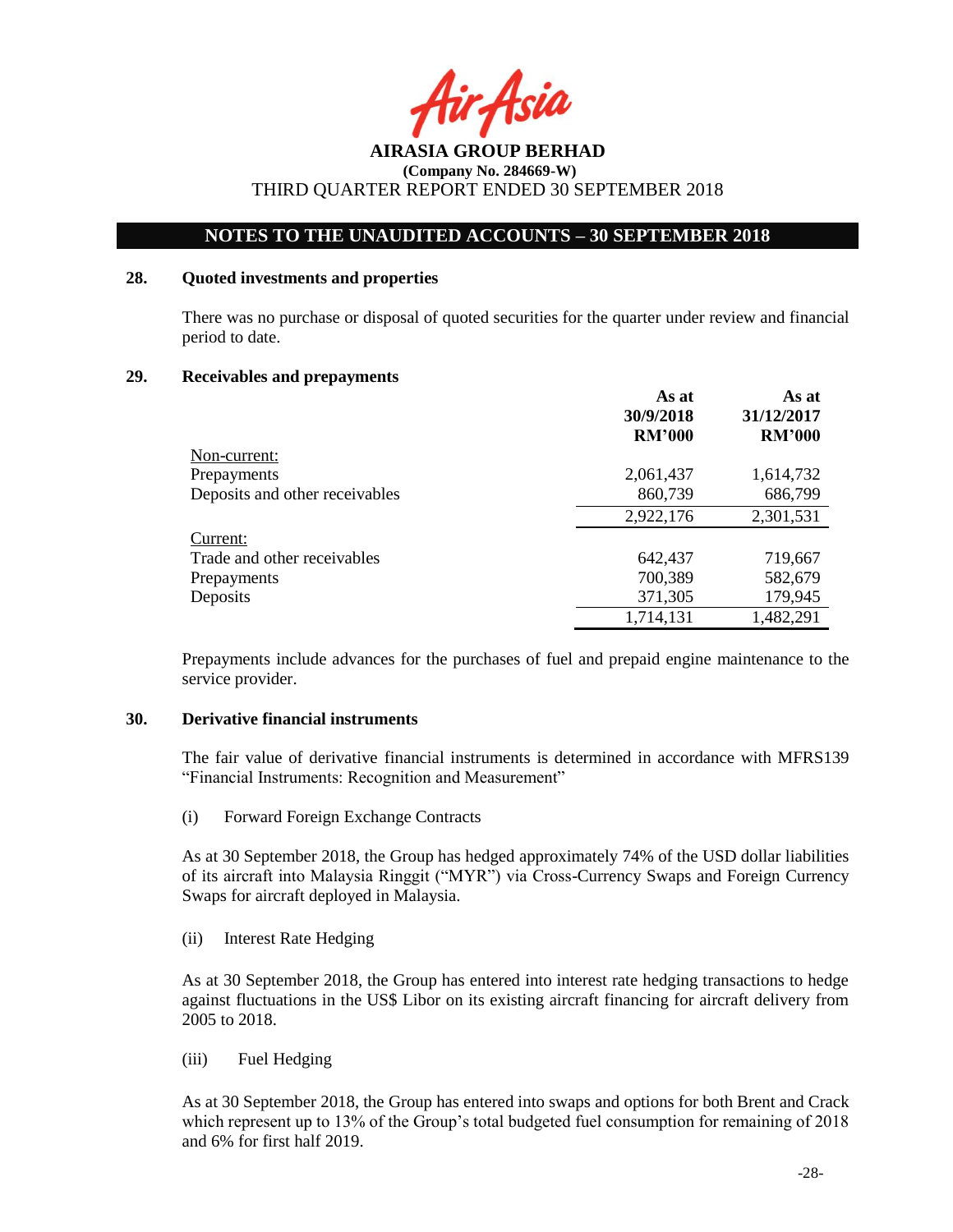rAsia

## **NOTES TO THE UNAUDITED ACCOUNTS – 30 SEPTEMBER 2018**

## **30. Derivative financial instruments (continued)**

| <b>Type of derivatives</b>       | <b>Notional Value</b><br>as at 30/09/2018 | <b>Fair Value</b><br>as at 30/09/2018<br><b>Assets/(Liabilities)</b> |
|----------------------------------|-------------------------------------------|----------------------------------------------------------------------|
| (i) Fuel contract                | Barrels (million)                         | RM (million)                                                         |
| - less than 1 year               | 0.55                                      | 27.23                                                                |
| - 1 year to 3 years              |                                           |                                                                      |
| <b>Total</b>                     | 0.55                                      | 27.23                                                                |
|                                  | RM (million)                              | RM (million)                                                         |
| (ii) Interest rate contracts     |                                           |                                                                      |
| - less than 1 year               | 163.97                                    | (0.49)                                                               |
| - 1 year to 3 years              | 667.50                                    | (13.99)                                                              |
| - more than 3 years              | 1,823.12                                  | 25.54                                                                |
| <b>Total</b>                     | 2,654.59                                  | 11.06                                                                |
| (iii) Foreign currency contracts | RM (million)                              | RM (million)                                                         |
| - less than 1 year               | 250.44                                    | 39.11                                                                |
| - 1 year to 3 years              | 505.84                                    | 102.19                                                               |
| - more than 3 years              | 918.01                                    | 245.98                                                               |
| <b>Total</b>                     | 1,674.29                                  | 387.28                                                               |

The related accounting policies, cash requirements of the derivatives, risks associated with the derivatives and policies to mitigate those risks are unchanged since the last financial year.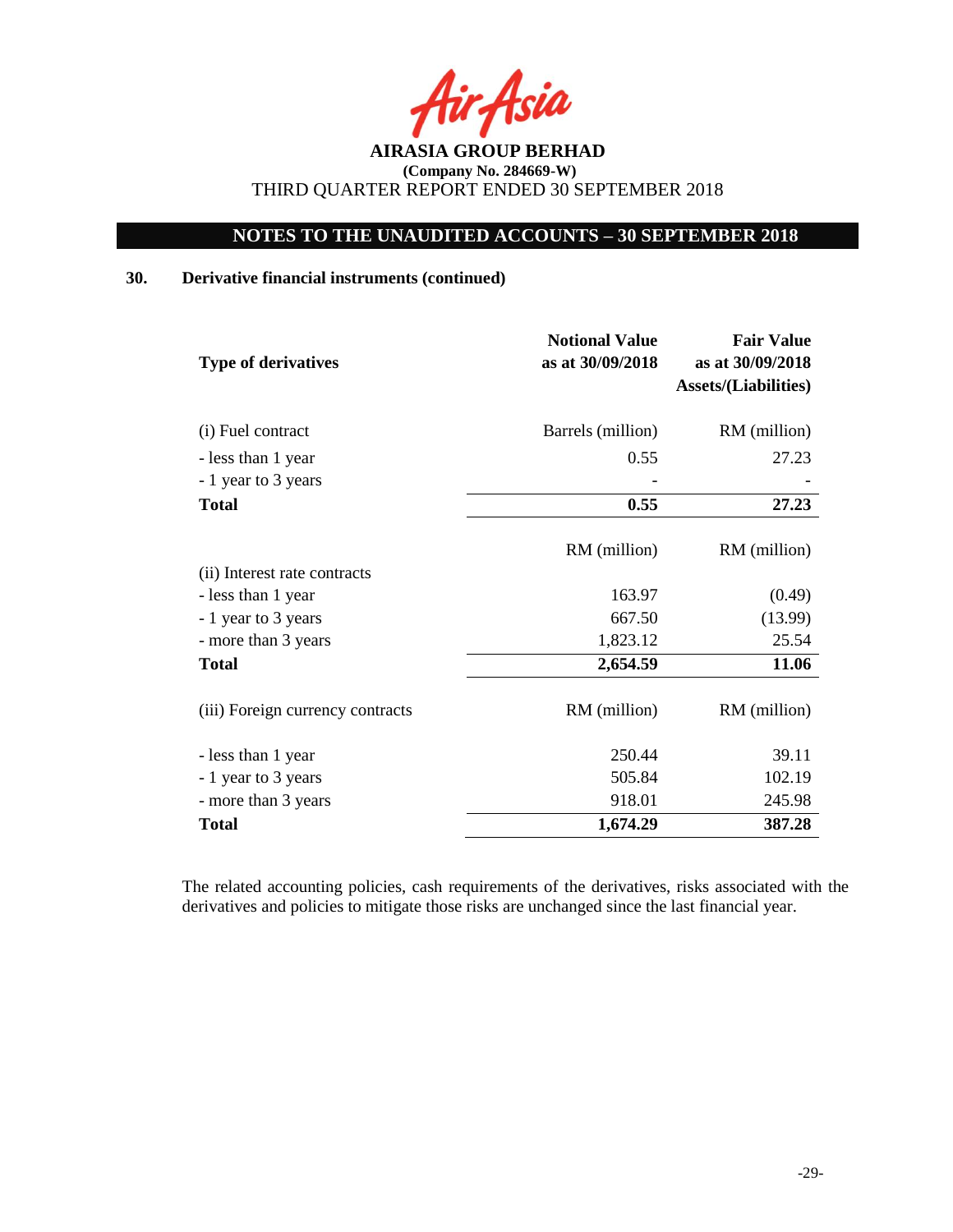

## **NOTES TO THE UNAUDITED ACCOUNTS – 30 SEPTEMBER 2018**

#### **31. Assets classified as held for sale and liabilities associated with assets held for sale**

On 28 February 2018, the Company entered into sale and purchase agreements to divest its aircraft leasing operations that are currently undertaken by Asia Aviation Capital Limited ("AACL"), a wholly-owned subsidiary of the Company, to entities managed by BBAM Limited Partnership for a disposal consideration of USD1,185.0 million (approximately RM4,619.7 million). As such, these aircraft assets have been reclassified to current assets in accordance with MFRS 5 Noncurrent Assets Held for Sale and Discontinued Operations. Correspondingly, the depreciation on those assets have ceased and aircraft liabilities have been reclassified to current liabilities.

#### **32. Trade and other payables**

|                                    | As at<br>30/9/2018<br><b>RM'000</b> | As at<br>31/12/2017<br><b>RM'000</b> |
|------------------------------------|-------------------------------------|--------------------------------------|
| Non-current:                       |                                     |                                      |
| Trade and other payables           | 1,180,031                           | 1,239,025                            |
| Current:                           |                                     |                                      |
| Trade payables                     | 273,316                             | 276,650                              |
| Accrual for fuel                   | 222,891                             | 144,369                              |
| Collateral for derivatives         | 82,998                              | 139,406                              |
| Aircraft maintenance reserve funds | 405,478                             | 539,780                              |
| Flight related charges             | 471,119                             | 554,538                              |
| Other payables and accruals        | 709,565                             | 493,939                              |
|                                    | 2,165,367                           | 2,148,682                            |

Other payables and accruals include accruals for operational expenses and passenger service charge payable to airport authorities.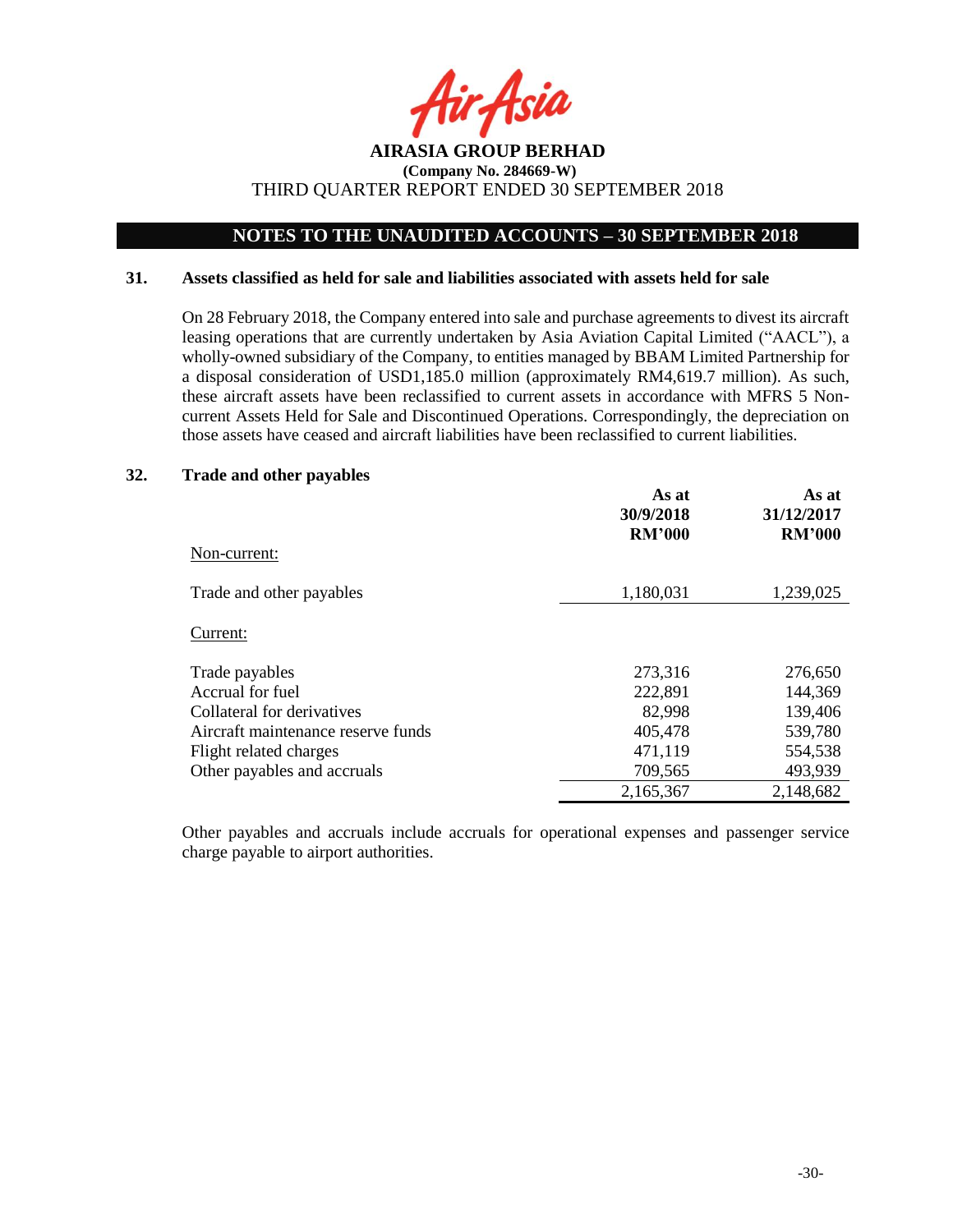fir Asia

## **NOTES TO THE UNAUDITED ACCOUNTS – 30 SEPTEMBER 2018**

## **33. Borrowings and debt securities**

|                                                           | As at<br>30/9/2018<br><b>RM'000</b> | As at<br>31/12/2017<br><b>RM'000</b> |
|-----------------------------------------------------------|-------------------------------------|--------------------------------------|
| <b>Short term:</b>                                        |                                     |                                      |
| Secured                                                   | 329,642                             | 1,376,896                            |
| Unsecured                                                 | 629,690                             | 444,951                              |
| Liabilities directly associated with assets held for sale | 1,073,333                           |                                      |
| Long term:                                                |                                     |                                      |
| Secured                                                   | 2,239,512                           | 7,486,787                            |
|                                                           |                                     |                                      |
| <b>Total Debt</b>                                         | 4,272,177                           | 9,308,634                            |
| The currency profile of borrowings is as follows:         |                                     |                                      |
|                                                           | As at                               | As at                                |
|                                                           | 30/9/2018                           | 31/12/2017                           |
|                                                           | <b>RM'000</b>                       | <b>RM'000</b>                        |
| Ringgit Malaysia                                          | 629,690                             | 734,671                              |
| <b>US Dollar</b>                                          | 3,389,511                           | 8,126,971                            |
| Euro                                                      | 111,145                             | 162,819                              |
| Singapore Dollar                                          |                                     | 182,734                              |
| Philippine Peso                                           | 86,287                              | 101,439                              |

86,287<br>55,544 Indonesia Rupiah 4,272,177 9,308,634 The term loans, finance lease liabilities (Ijarah) and commodity murabahah finance are for the

purchase of aircraft, spare engines and working capital purposes. The repayment terms of term loans and finance lease liabilities (Ijarah) and commodity murabahah finance are on a quarterly or semi-annually basis.

The maturity period of non-current borrowing is 11 years and below. The Company has substantially hedged its foreign exchange exposure through foreign exchange contracts as explained in Note 31 (i).

Total borrowings include secured liabilities of the Group of RM3.6 billion. These are secured by the following:

- (a) Assignment of rights under contract with Airbus over each aircraft;
- (b) Assignment of insurance of each aircraft; and
- (c) Assignment of airframe and engine warranties of each aircraft.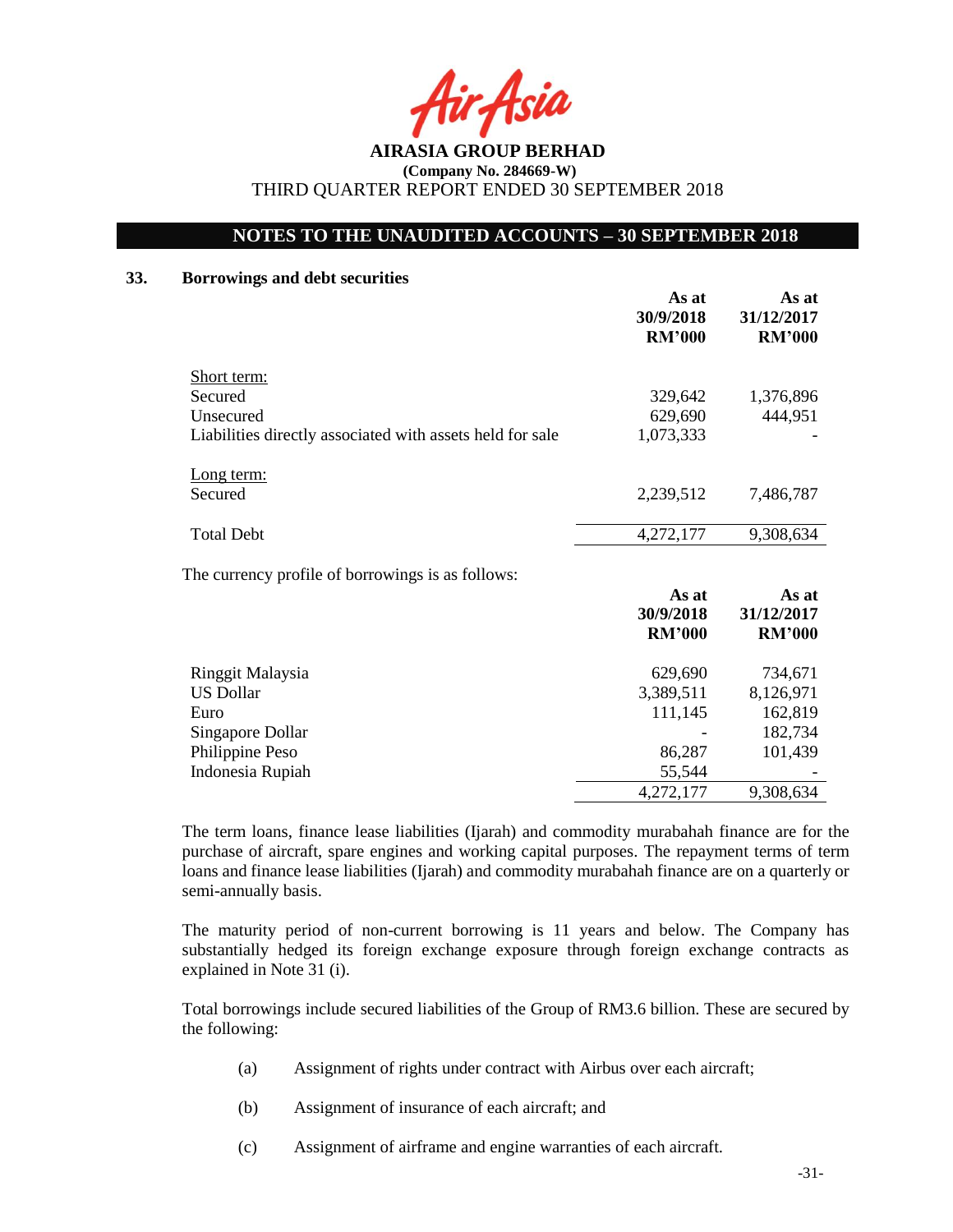fir Asia

## **NOTES TO THE UNAUDITED ACCOUNTS – 30 SEPTEMBER 2018**

#### **34. Fair value estimation**

The carrying amounts of cash and cash equivalents, trade and other current assets, and trade and other liabilities approximate their respective fair values due to the relatively short-term maturity of these financial instruments. The table below analyses financial instruments carried at fair value, by valuation method.The different levels have been defined as follows:

- Quoted prices (unadjusted) in active markets for identical assets or liabilities (Level1).
- Inputs other than quoted prices included within level 1 that are observable for the asset or liability, either directly (that is, as prices) or indirectly (that is, derived from prices) (Level 2).
- Inputs for the asset or liability that are not based on observable market data (that is, Unobservable inputs) (Level 3).

The following tables presents the Group's assets and liabilities that are measured at fair value at 30 September 2018 and 31 December 2017:

|                                                       | Level 1<br>RM mil | Level 2<br><b>RM</b> mil | Level 3<br><b>RM</b> mil     | <b>Total</b><br><b>RM</b> mil |
|-------------------------------------------------------|-------------------|--------------------------|------------------------------|-------------------------------|
| 30 September 2018                                     |                   |                          |                              |                               |
| <b>Assets</b>                                         |                   |                          |                              |                               |
| Financial assets at fair value through profit or loss |                   | 117                      |                              | 117                           |
| Derivatives used for hedging                          |                   | 349                      |                              | 349                           |
| Investment securities                                 | 586               | 18                       |                              | 604                           |
| <b>Total assets</b>                                   | 586               | 484                      |                              | 1,070                         |
| <b>Liabilities</b>                                    |                   |                          |                              |                               |
| Financial assets at fair value through profit or loss |                   | 46                       |                              | 46                            |
| Derivatives used for hedging                          |                   | 22                       |                              | 22                            |
| <b>Total liabilities</b>                              |                   | 68                       | $\qquad \qquad \blacksquare$ | 68                            |
| <b>31 December 2017</b>                               |                   |                          |                              |                               |
| <b>Assets</b>                                         |                   |                          |                              |                               |
| Financial assets at fair value through profit or loss |                   | 261                      |                              | 261                           |
| Derivatives used for hedging                          |                   | 327                      |                              | 327                           |
| Investment securities                                 | 301               | $\overline{\phantom{a}}$ | 5                            | 306                           |
| <b>Total assets</b>                                   | 301               | 588                      | 5                            | 894                           |
| <b>Liabilities</b>                                    |                   |                          |                              |                               |
| Financial assets at fair value through profit or loss |                   | 92                       |                              | 92                            |
| Derivatives used for hedging                          |                   | 54                       |                              | 54                            |
| <b>Total liabilities</b>                              |                   | 146                      |                              | 146                           |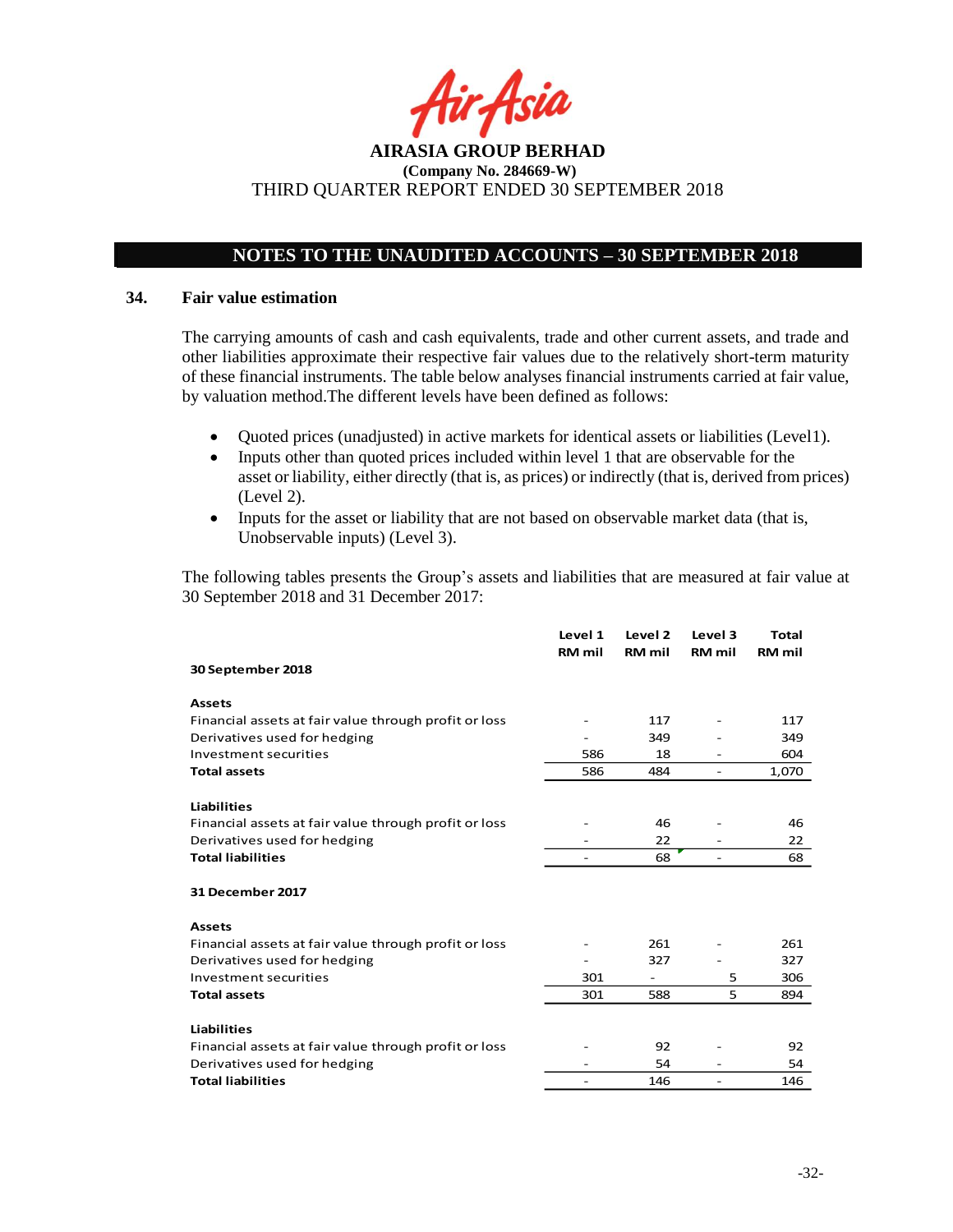fir<sub>f</sub>fsia

## **NOTES TO THE UNAUDITED ACCOUNTS – 30 SEPTEMBER 2018**

### **34. Fair value estimation (continued)**

Financial instruments are classified as Level 1 if their value is observable in an active market. Such instruments are valued by reference to unadjusted quoted prices for identical assets or liabilities in active markets where the quoted prices is readily available, and the price represents actual and regularly occurring market transactions. An active market is one in which transactions occur with sufficient volume and frequency to provide pricing information on an on-going basis. These would include actively traded listed equities and actively exchange-traded derivatives.

Where fair value is determined using unquoted market prices in less active markets or quoted prices for similar assets and liabilities, such instruments are generally classified as Level 2. In cases where quoted prices are generally not available, the Group then determines fair value based upon valuation techniques that use as inputs, market parameters including but not limited to yield curves, volatilities and foreign exchange rates. The majority of valuation techniques employ only observable market data and so reliability of the fair value measurement is high. These would include certain bonds, government bonds, corporate debt securities, repurchase and reverse purchase agreements, loans, credit derivatives, certain issued notes and the Group's over the counter ("OTC") derivatives.

Financial instruments are classified as Level 3 if their valuation incorporates significant inputs that are not based on observable market data (unobservable inputs). Such inputs are generally determined based on observable inputs of a similar nature, historical observations on the level of the input or other analytical techniques. This category includes private equity investments, certain OTC derivatives (requiring complex and unobservable inputs such as correlations and long dated volatilities) and certain bonds.

## **35. Material litigation**

As at 29 November 2018, there was no material litigation against the Group.